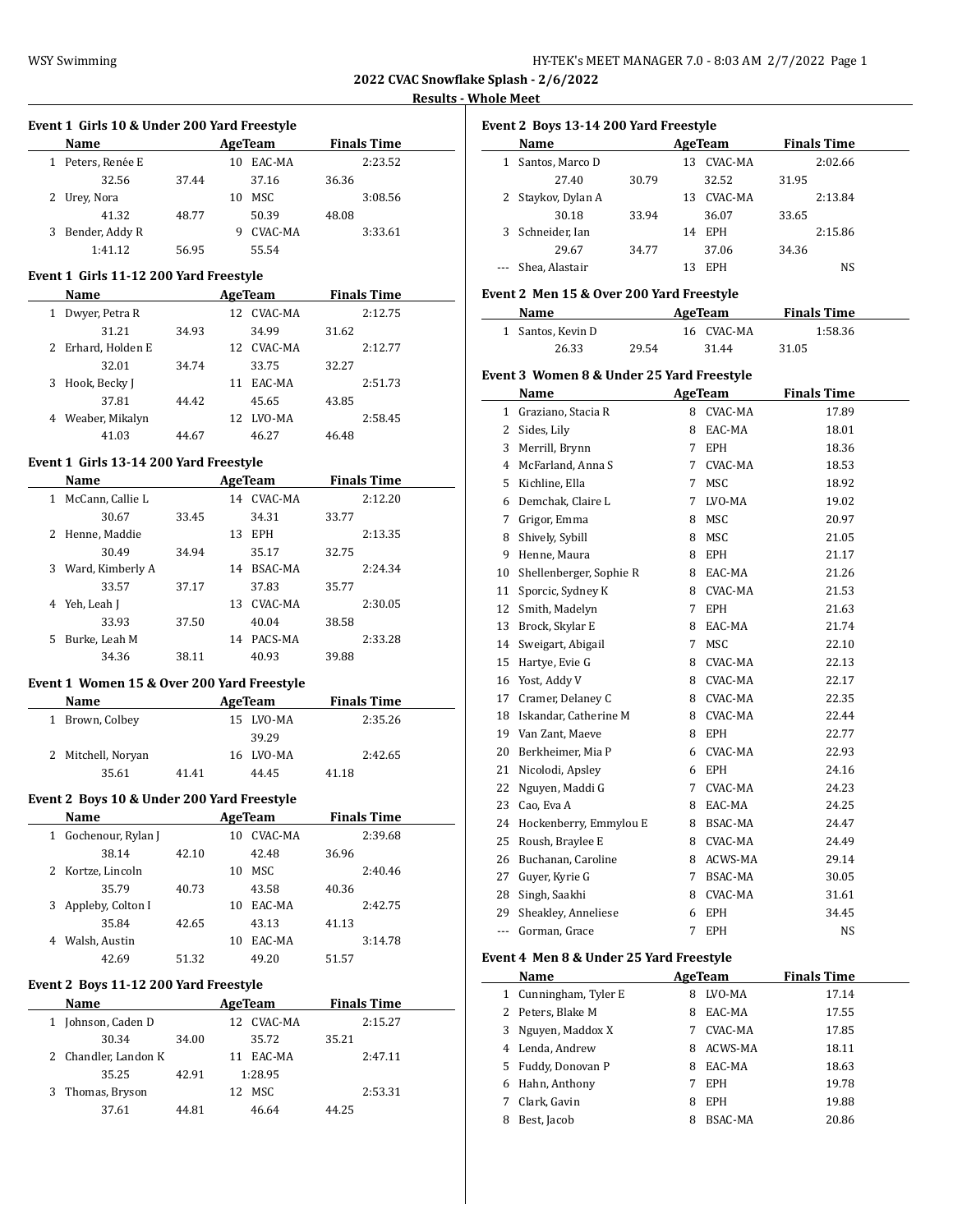**2022 CVAC Snowflake Splash - 2/6/2022 Results - Whole Meet**

| (Event 4 Men 8 & Under 25 Yard Freestyle) |                      |   |            |                    |  |  |  |  |  |  |  |
|-------------------------------------------|----------------------|---|------------|--------------------|--|--|--|--|--|--|--|
|                                           | Name                 |   | AgeTeam    | <b>Finals Time</b> |  |  |  |  |  |  |  |
| 9                                         | Bommana, Jayan R     | 8 | CVAC-MA    | 23.06              |  |  |  |  |  |  |  |
| 10                                        | Shaffer, Hudson      | 8 | MSC        | 23.20              |  |  |  |  |  |  |  |
| 11                                        | Alexander, Blake H   | 8 | PACS-MA    | 24.11              |  |  |  |  |  |  |  |
| 12                                        | Boughanmi, Yousef M  | 7 | CVAC-MA    | 26.42              |  |  |  |  |  |  |  |
| 13                                        | Rohm, Clyde W        | 8 | BSAC-MA    | 26.52              |  |  |  |  |  |  |  |
| 14                                        | Anderson, Henry      | 8 | MSC        | 26.74              |  |  |  |  |  |  |  |
| 15                                        | Svirbly, Gus A       | 6 | CVAC-MA    | 27.46              |  |  |  |  |  |  |  |
| 16                                        | Swansan, Mills       | 6 | <b>EPH</b> | 27.63              |  |  |  |  |  |  |  |
| 17                                        | Singer, Aaron M      | 8 | CVAC-MA    | 29.15              |  |  |  |  |  |  |  |
| 18                                        | Smith, Sullivan      | 7 | <b>EPH</b> | 29.55              |  |  |  |  |  |  |  |
| 19                                        | Hartye, Nicolas R    | 6 | CVAC-MA    | 30.64              |  |  |  |  |  |  |  |
| 20                                        | Pritchett, Charles C | 6 | LVO-MA     | 32.83              |  |  |  |  |  |  |  |
| ---                                       | Chandan, Aadhya      | 8 | CVAC-MA    | NS                 |  |  |  |  |  |  |  |

# **Event 5 Women 9-10 50 Yard Freestyle**

|    | Name                    | <b>AgeTeam</b> |            | <b>Finals Time</b> |  |
|----|-------------------------|----------------|------------|--------------------|--|
| 1  | Buhrman, Ava L          | 10             | CVAC-MA    | 27.37              |  |
| 2  | Griest, Stella          | 10             | <b>EPH</b> | 30.55              |  |
| 3  | Hughes, Lexi R          | 10             | PACS-MA    | 33.12              |  |
| 4  | Sheakley, Mary          | 10             | <b>EPH</b> | 34.99              |  |
| 5  | Cole, Tynley M          | 9              | PACS-MA    | 35.36              |  |
| 6  | Supernavage, Abriella F | 10             | EAC-MA     | 37.53              |  |
| 7  | Galeano, Tatum          | 10             | ACWS-MA    | 38.26              |  |
| 8  | Smith, Morgan           | 9              | <b>EPH</b> | 38.40              |  |
| 9  | Berkheimer, Ella P      | 9              | CVAC-MA    | 39.40              |  |
| 10 | Enck, Lyla G            | 9              | CVAC-MA    | 40.00              |  |
| 11 | Landers, Kahlan         | 9              | <b>EPH</b> | 40.03              |  |
| 12 | Boughanmi, Israa M      | 9              | CVAC-MA    | 40.92              |  |
| 13 | Duchesneau, Maryanna    | 10             | <b>EPH</b> | 41.04              |  |
| 14 | Kadam, Aanandi R        | 9              | CVAC-MA    | 42.95              |  |
| 15 | Strohecker, Zoev        | 9              | BSAC-MA    | 43.66              |  |
| 16 | Hoover, Whitney M       | 9              | CVAC-MA    | 43.83              |  |
| 17 | Alexander, Anneliese A  | 9              | PACS-MA    | 45.08              |  |
| 18 | Bender, Addy R          | 9              | CVAC-MA    | 45.10              |  |
| 19 | Webster, Maddie         | 10             | <b>EPH</b> | 45.25              |  |
| 20 | Nguyen, Emily G         | 9              | CVAC-MA    | 45.80              |  |
| 21 | Carlisle, Lily M        | 9              | CVAC-MA    | 46.46              |  |
| 22 | Musser, Dannika R       | 9              | BSAC-MA    | 53.93              |  |
| 23 | Garling, Kaydence A     | 9              | BSAC-MA    | 54.06              |  |
| 24 | Casey, Amelia S         | 9              | PACS-MA    | 1:05.08            |  |

#### **Event 6 Men 9-10 50 Yard Freestyle**

|    | Name                 | AgeTeam |                | <b>Finals Time</b> |  |
|----|----------------------|---------|----------------|--------------------|--|
| 1  | Nicolodi, Aeneas     | 10      | <b>EPH</b>     | 30.11              |  |
| 2  | Sporcic, Hunter A    | 10      | CVAC-MA        | 30.52              |  |
| 3  | Appleby, Colton I    | 10      | EAC-MA         | 32.99              |  |
| 4  | Cubbedge, Dalton     | 10      | <b>BSAC-MA</b> | 33.00              |  |
| 5  | Kortze, Lincoln      | 10      | MSC            | 33.01              |  |
| 6  | Getz, Ryder E        | 10      | CVAC-MA        | 34.23              |  |
| 7  | Hockenbraugh, Hunter | 10      | ACWS-MA        | 35.24              |  |
| 8  | Koser, Luke M        | 9       | <b>BSAC-MA</b> | 35.54              |  |
| 9  | Unger, Hudson G      | 10      | <b>BSAC-MA</b> | 35.57              |  |
| 10 | Weaber, Zachary      | 10      | LVO-MA         | 37.03              |  |
| 11 | Siegrist, Noah       | 10      | LVO-MA         | 38.10              |  |
|    | 12 Hahn, Dominick    | 10      | EPH            | 38.78              |  |
| 13 | Boughanmi, Baraa M   | 9       | CVAC-MA        | 39.01              |  |

| 14                   | Hess, Richard J       | 9  | EAC-MA     | 39.94          |
|----------------------|-----------------------|----|------------|----------------|
|                      | 15 Walsh, Austin      | 10 | EAC-MA     | 41.02          |
| 16                   | Neiger, Silas         | 10 | EPH        | 41.92          |
| 17                   | Grissinger, Jasper A  | 9  | PACS-MA    | 43.91          |
| 18                   | Roush, Barlin L       |    | 10 CVAC-MA | 44.20          |
| 19                   | Best, Tyler           | 10 | BSAC-MA    | 45.76          |
| 20                   | Burns, Hayden         | 9  | MSC.       | 47.59          |
|                      | 21 Kadam, Krushna     | 9  | CVAC-MA    | 53.17          |
|                      | 22 Martindell, Warner | 9  | <b>EPH</b> | 56.20          |
| 23                   | Guyer, Levi S         | 10 | BSAC-MA    | 1:03.15        |
| $\sim$ $\sim$ $\sim$ | Chandler, Calvin J    | 9  | EAC-MA     | D <sub>0</sub> |
|                      | False start           |    |            |                |

# **Event 7 Women 11-12 50 Yard Freestyle**

|              | Name                 | <b>AgeTeam</b> |            | <b>Finals Time</b> |
|--------------|----------------------|----------------|------------|--------------------|
| $\mathbf{1}$ | Dwyer, Petra R       | 12             | CVAC-MA    | 27.51              |
| 2            | Erhard, Holden E     | 12             | CVAC-MA    | 28.37              |
| 3            | Laws, Nadine M       | 11             | CVAC-MA    | 29.10              |
| 4            | Mickalonis, Sarah A  | 12             | PACS-MA    | 29.40              |
| 5            | Hahn, Sophia         | 12             | <b>EPH</b> | 29.81              |
| 6            | Adams, Charleigh     | 12             | <b>MSC</b> | 30.36              |
| 7            | Witmer, Maddie       | 12             | <b>EPH</b> | 30.40              |
| 8            | Bender, Rilee        | 11             | <b>EPH</b> | 30.56              |
| 9            | Scheirer, Hailey     | 11             | <b>EPH</b> | 30.70              |
| 10           | Kent, Riley H        | 12             | PACS-MA    | 31.12              |
| 11           | Grissinger, Bailey P | 12             | PACS-MA    | 32.01              |
| 12           | Bitner, Cam          | 11             | <b>EPH</b> | 32.89              |
| 13           | Cohen, Sophie        | 11             | <b>EPH</b> | 33.06              |
| 14           | Conway, Presley M    | 12             | CVAC-MA    | 33.40              |
| 15           | Sweeney, Nicole      | 12             | CVAC-MA    | 33.67              |
| 16           | Weaber, Mikalyn      | 12             | LVO-MA     | 33.89              |
| 17           | Reese, Laura G       | 11             | PACS-MA    | 34.58              |
| 18           | Socks, Ainsley L     | 11             | CVAC-MA    | 36.52              |
| 19           | McCurdy, Elizabeth   | 11             | ACWS-MA    | 36.90              |
| 20           | Mummert, Maren       | 12             | ACWS-MA    | 37.30              |
| 21           | Rohm, Sophia H       | 11             | BSAC-MA    | 37.35              |
| 22           | Strohecker, Harlow E | 12             | BSAC-MA    | 38.16              |
| 23           | Buchanan, Marguerite | 12             | ACWS-MA    | 46.93              |
|              | Van Zant, Maya       | 11             | <b>EPH</b> | <b>NS</b>          |
| ---          | Broadbent, Ellery C  | 11             | CVAC-MA    | NS                 |

#### **Event 8 Men 11-12 50 Yard Freestyle**

|              | Name                |    | AgeTeam    | <b>Finals Time</b> |
|--------------|---------------------|----|------------|--------------------|
| $\mathbf{1}$ | Johnson, Caden D    |    | 12 CVAC-MA | 28.45              |
| 2            | Kichline, Eli       | 11 | MSC        | 29.73              |
| 3            | Klemunes, Jack A    | 12 | CVAC-MA    | 29.90              |
| 4            | Turk-Geller, Jonah  | 11 | CVAC-MA    | 30.45              |
| 5            | Cubbedge, Blake     | 12 | BSAC-MA    | 30.95              |
| 6            | Hasan, Humza        | 11 | KA-MA      | 30.99              |
| 7            | Sholly, Ryan A      | 12 | PACS-MA    | 31.86              |
| 8            | Chandler, Landon K  | 11 | EAC-MA     | 32.43              |
| 9            | Talasila, Sathvik   | 11 | CVAC-MA    | 32.84              |
| 10           | Casey, Daniel P     | 11 | PACS-MA    | 34.09              |
| 11           | Klucinec, Gavin B   | 11 | PACS-MA    | 34.15              |
| 12           | Butt, Quinn S       | 11 | CVAC-MA    | 34.23              |
| 13           | Demchak, Chase      | 11 | LVO-MA     | 34.62              |
|              | 14 Ochoa, Tristan N | 12 | EAC-MA     | 34.72              |
| 15           | Thomas, Bryson      |    | 12 MSC     | 35.04              |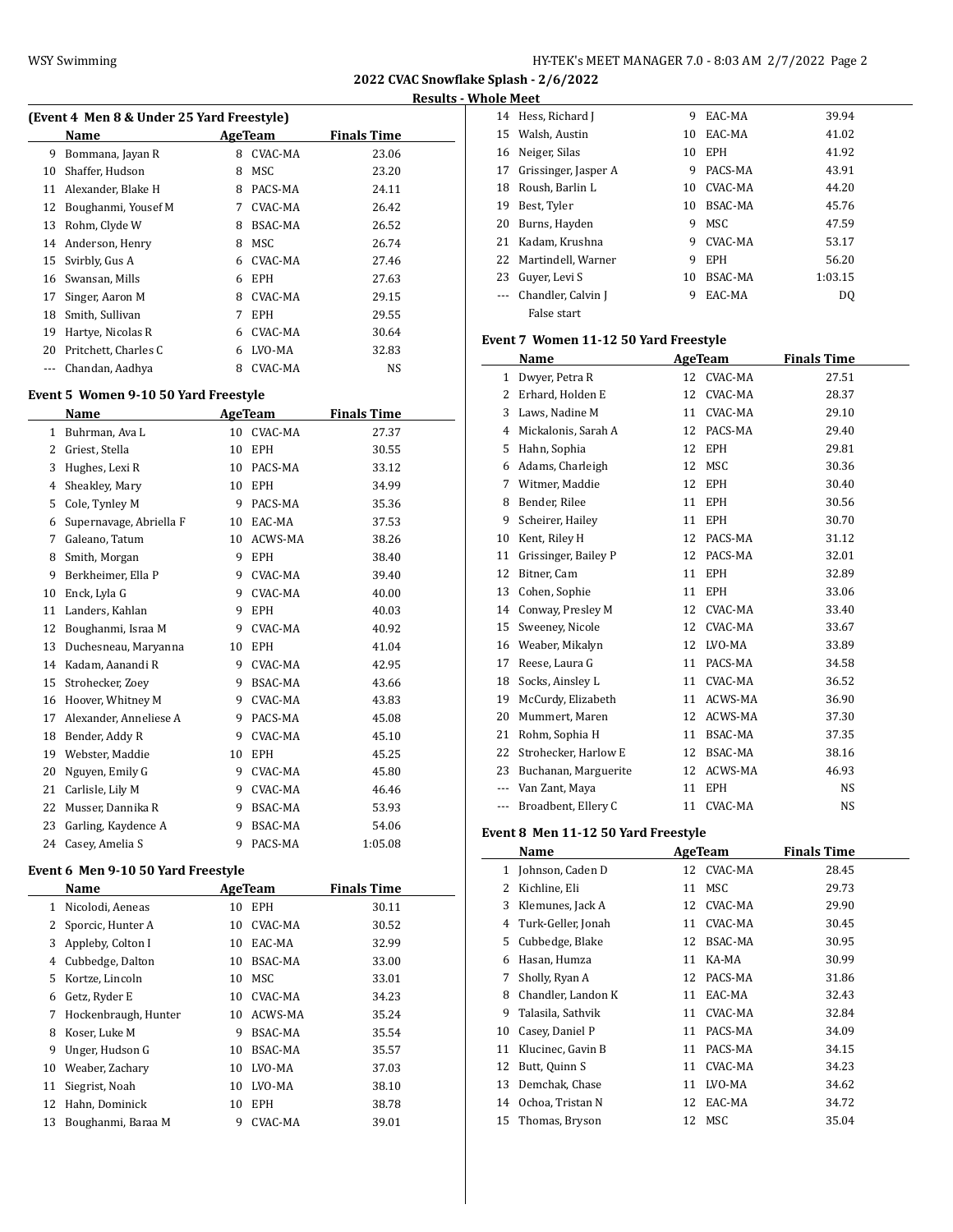**2022 CVAC Snowflake Splash - 2/6/2022 Results - Whole Meet**

|              |                                                      |    |                |                    | ncoults. |
|--------------|------------------------------------------------------|----|----------------|--------------------|----------|
|              | (Event 8 Men 11-12 50 Yard Freestyle)                |    |                |                    |          |
|              | Name                                                 |    | AgeTeam        | <b>Finals Time</b> |          |
|              | 16 Shaffer, Cody                                     |    | 11 EPH         | 36.45              |          |
| 17           | Tolstoy, Eugene                                      |    | 11 EPH         | 36.48              |          |
| 18           | Demchak, Ethan                                       |    | 11 LVO-MA      | 37.35              |          |
| 19           | Alexander, Drew E                                    |    | 12 PACS-MA     | 38.77              |          |
| 20           | Hoskins, Julie S                                     |    | 12 LVO-MA      | 38.95              |          |
| 21           | Smith, Elliot                                        |    | 11 EPH         | 39.01              |          |
| 22           | Taylor, Miles B                                      |    | 11 PACS-MA     | 40.17              |          |
| 23           | Hess, Doug S                                         |    | 11 EAC-MA      | 41.03              |          |
| 24           | Ritchey, Alexander                                   |    | 11 BSAC-MA     | 44.09              |          |
| 25           | Gilmartin, Ryott                                     |    | 11 ACWS-MA     | 45.83              |          |
| 26           | Gupta, Shlok                                         | 11 | CVAC-MA        | 51.61              |          |
|              |                                                      |    |                |                    |          |
|              | Event 9 Women 13-18 50 Yard Freestyle<br><b>Name</b> |    | <b>AgeTeam</b> | <b>Finals Time</b> |          |
|              |                                                      |    |                |                    |          |
|              | 1 Broadbent, Laney M                                 |    | 15 CVAC-MA     | 26.81              |          |
|              | 2 Van Zant, Melia                                    |    | 14 EPH         | 27.01              |          |
| 3            | Henne, Maddie                                        |    | 13 EPH         | 27.77              |          |
| 4            | Hancock, Caroline R                                  |    | 14 CVAC-MA     | 27.81              |          |
| 5            | Ward, Kimberly A                                     |    | 14 BSAC-MA     | 28.61              |          |
| 6            | Brelsford, Elise M                                   |    | 14 PACS-MA     | 28.87              |          |
| 7            | Boughanmi, Tasneem M                                 |    | 13 CVAC-MA     | 30.35              |          |
| 8            | Rajput, Vedika                                       |    | 13 CVAC-MA     | 30.45              |          |
| 9            | Brown, Colbey                                        |    | 15 LVO-MA      | 30.52              |          |
| 10           | Nailor, Joleigh M                                    |    | 14 CVAC-MA     | 30.84              |          |
| 11           | Haley, Mary                                          |    | 15 LVO-MA      | 31.00              |          |
| 12           | Cohen, Joanna                                        |    | 13 EPH         | 31.98              |          |
| 13           | Hoover, Elena M                                      |    | 14 CVAC-MA     | 32.72              |          |
| 14           | Swope, Shaylyn Z                                     |    | 14 BSAC-MA     | 33.13              |          |
| 15           | Sweeney, Catherine                                   |    | 14 CVAC-MA     | 33.99              |          |
| 16           | Alvarado, Mina                                       |    | 13 MSC         | 35.24              |          |
| 17           | Baum, Sarah                                          | 13 | MSC            | 38.97              |          |
| ---          | Brass, Katie                                         |    | 14 EPH         | NS                 |          |
| ---          | Griest, Izzy                                         |    | 14 EPH         | NS                 |          |
|              |                                                      |    |                |                    |          |
|              | Event 10 Men 13-18 50 Yard Freestyle                 |    |                |                    |          |
|              | Name                                                 |    | AgeTeam        | <b>Finals Time</b> |          |
| 1            | Groh, Bode I                                         |    | 14 CVAC-MA     | 24.01              |          |
| 2            | Rudy, Jake W                                         | 17 | EAC-MA         | 24.96              |          |
| 3            | Rombauer, Marshall I                                 |    | 16 CVAC-MA     | 25.27              |          |
| 4            | Socks, David M                                       |    | 14 CVAC-MA     | 25.80              |          |
| 5            | Schneider, Ian                                       |    | 14 EPH         | 26.60              |          |
| 6            | Staykov, Dylan A                                     |    | 13 CVAC-MA     | 27.28              |          |
| 7            | Manduri, Mohit                                       |    | 13 CVAC-MA     | 27.48              |          |
| 8            | Turk-Geller, Brady                                   |    | 14 CVAC-MA     | 27.99              |          |
| 9            | Thampy, Pranav R                                     |    | 13 CVAC-MA     | 28.02              |          |
| 10           | Rosenberger, Connor S                                | 13 | PACS-MA        | 28.84              |          |
| 11           | Klucinec, Connor T                                   |    | 14 PACS-MA     | 30.36              |          |
| 12           | Pritchett, Luke W                                    | 15 | LVO-MA         | 31.76              |          |
| 13           | Neiger, Jack                                         | 13 | EPH            | 34.13              |          |
| ---          | Jackson, Nathan                                      | 14 | ACWS-MA        | DQ                 |          |
|              | Delay of meet                                        |    |                |                    |          |
|              | Shea, Alastair                                       | 13 | EPH            | NS                 |          |
|              | Event 11 Women 8 & Under 25 Yard Breaststroke        |    |                |                    |          |
|              | Name                                                 |    | <b>AgeTeam</b> | <b>Finals Time</b> |          |
| $\mathbf{1}$ | Sides, Lily                                          | 8  | EAC-MA         | 25.71              |          |
| 2            | Kichline, Ella                                       | 7  | MSC            | 26.12              |          |
|              |                                                      |    |                |                    |          |

|    | ule Meet                                                         |   |            |                |
|----|------------------------------------------------------------------|---|------------|----------------|
| 3  | Merrill, Brynn                                                   | 7 | <b>EPH</b> | 27.45          |
| 4  | Graziano, Stacia R                                               | 8 | CVAC-MA    | 27.76          |
| 5  | Sheakley, Caroline                                               | 8 | <b>EPH</b> | 27.83          |
| 6  | Cramer, Hadley V                                                 | 8 | CVAC-MA    | 29.30          |
| 7  | Henne, Maura                                                     | 8 | <b>EPH</b> | 29.68          |
| 8  | Swope, Marie                                                     | 7 | BSAC-MA    | 30.60          |
| 9  | Smith, Madelyn                                                   | 7 | <b>EPH</b> | 32.11          |
| 10 | Cao, Eva A                                                       | 8 | EAC-MA     | 33.47          |
| 11 | Hartye, Evie G                                                   | 8 | CVAC-MA    | 33.66          |
| 12 | Shellenberger, Sophie R                                          | 8 | EAC-MA     | 34.32          |
| 13 | Reed, Samantha                                                   | 8 | <b>MSC</b> | 35.29          |
| 14 | Buchanan, Caroline                                               | 8 | ACWS-MA    | 35.87          |
| 15 | Sweigart, Abigail                                                | 7 | <b>MSC</b> | 36.48          |
| 16 | Lake, Harper E                                                   | 8 | EAC-MA     | 38.04          |
| 17 | Yost, Addy V                                                     | 8 | CVAC-MA    | 39.03          |
| 18 | McFarland, Anna S                                                | 7 | CVAC-MA    | 40.52          |
| 19 | Brock, Skylar E                                                  | 8 | EAC-MA     | 40.95          |
|    | Sheakley, Anneliese                                              | 6 | EPH        | DQ             |
|    | One hand touch                                                   |   |            |                |
|    | Nguyen, Maddi G                                                  | 7 | CVAC-MA    | D <sub>0</sub> |
|    | One hand touch                                                   |   |            |                |
|    | Nicolodi, Apsley                                                 | 6 | EPH        | DQ             |
|    | Hands brought beyond the hipline during stroke                   |   |            |                |
|    | Grigor, Emma                                                     |   | 8 MSC      | DQ             |
|    | Incomplete stroke cycle other than one pull followed by one kick |   |            |                |
|    | Singh, Saakhi                                                    | 8 | CVAC-MA    | DQ             |
|    | Non-simultaneous kick                                            |   |            |                |

## **Event 12 Men 8 & Under 25 Yard Breaststroke**

|              | Name                              |   | AgeTeam    | <b>Finals Time</b> |  |
|--------------|-----------------------------------|---|------------|--------------------|--|
| $\mathbf{1}$ | Peters, Blake M                   | 8 | EAC-MA     | 23.23              |  |
|              | 2 Lenda, Andrew                   | 8 | ACWS-MA    | 27.99              |  |
| 3            | Clark, Gavin                      | 8 | <b>EPH</b> | 30.52              |  |
| 4            | Boughanmi, Yousef M               | 7 | CVAC-MA    | 31.66              |  |
| $\cdots$     | Shaffer, Hudson                   | 8 | MSC        | DO.                |  |
|              | Non-simultaneous kick             |   |            |                    |  |
| $\cdots$     | Socks, Brendan A                  | 8 | CVAC-MA    | DQ                 |  |
|              | No touch                          |   |            |                    |  |
|              | Hartye, Nicolas R                 | 6 | CVAC-MA    | DO.                |  |
|              | Arms not in same horizontal plane |   |            |                    |  |
|              | Chandan, Aadhya                   | 8 | CVAC-MA    | NS                 |  |

## **Event 13 Women 9-10 50 Yard Breaststroke**

|    | Name               |    | AgeTeam        | <b>Finals Time</b> |  |
|----|--------------------|----|----------------|--------------------|--|
| 1  | Buhrman, Ava L     | 10 | CVAC-MA        | 37.24              |  |
| 2  | Peters, Renée E    | 10 | EAC-MA         | 38.26              |  |
| 3  | Musser, Evie       | 10 | <b>EPH</b>     | 40.64              |  |
| 4  | Hughes, Lexi R     | 10 | PACS-MA        | 44.59              |  |
| 5. | Sheakley, Mary     | 10 | <b>EPH</b>     | 44.66              |  |
| 6  | Cole, Tynley M     | 9  | PACS-MA        | 47.28              |  |
| 7  | Hoover, Whitney M  | 9  | CVAC-MA        | 47.98              |  |
| 8  | Greene, Layla F    | 9  | EAC-MA         | 48.40              |  |
| 9  | Strohecker, Zoev   | 9  | <b>BSAC-MA</b> | 51.51              |  |
| 10 | Sadler, Mia E      | 9  | CVAC-MA        | 52.30              |  |
| 11 | Verma, Sam         | 9  | CVAC-MA        | 52.57              |  |
| 12 | Galeano, Tatum     | 10 | ACWS-MA        | 53.50              |  |
| 13 | Berkheimer, Ella P | 9  | CVAC-MA        | 53.65              |  |
| 14 | Boughanmi, Israa M | 9  | CVAC-MA        | 54.37              |  |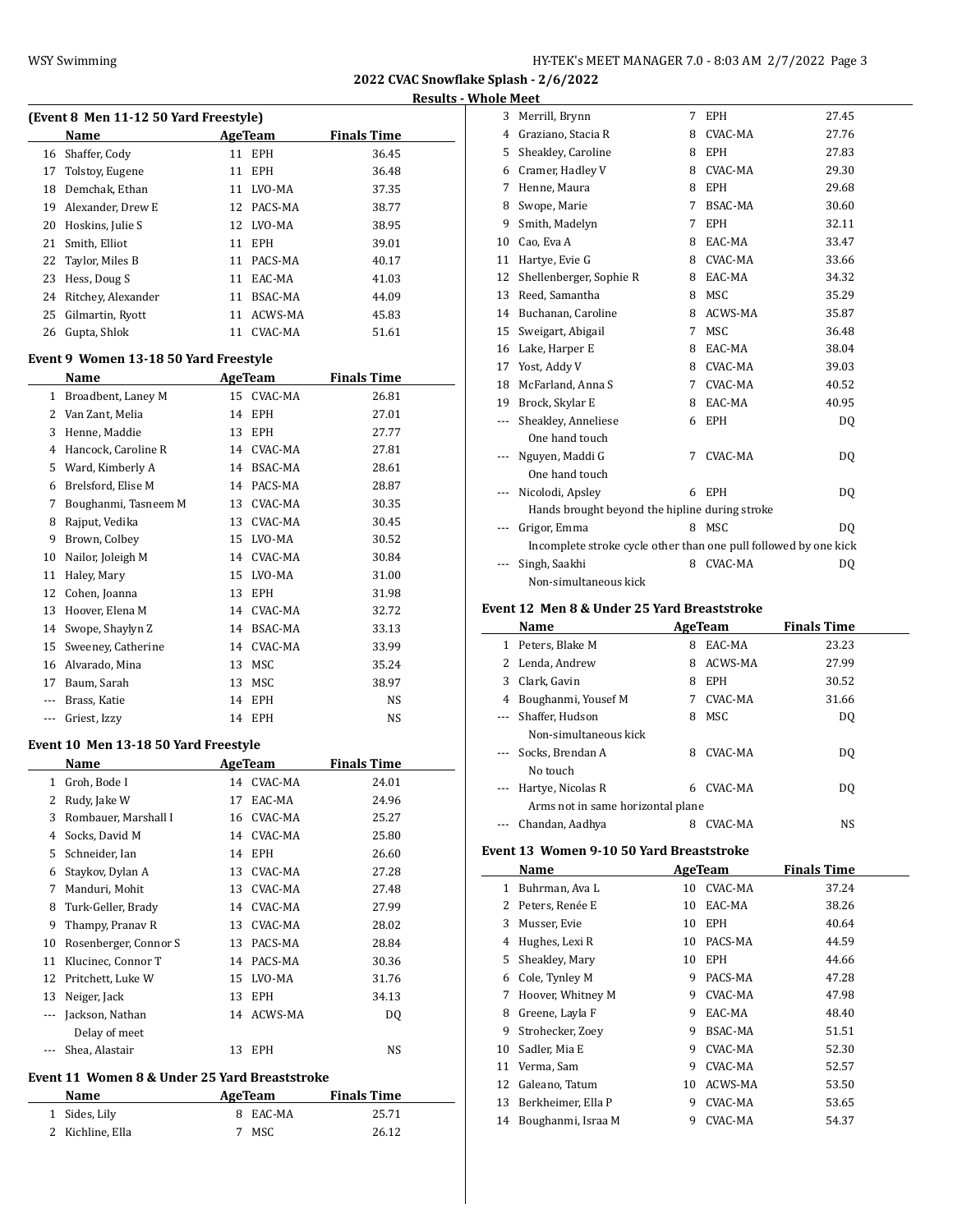$\overline{a}$ 

# **Results - Whole Meet**

| (Event 13 Women 9-10 50 Yard Breaststroke) |                                                                  |    |         |                    |  |  |
|--------------------------------------------|------------------------------------------------------------------|----|---------|--------------------|--|--|
|                                            | Name                                                             |    | AgeTeam | <b>Finals Time</b> |  |  |
| 15                                         | Enck, Lyla G                                                     | 9  | CVAC-MA | 54.83              |  |  |
| 16                                         | Musser, Dannika R                                                | 9  | BSAC-MA | 1:03.85            |  |  |
| 17                                         | Nguyen, Emily G                                                  | 9  | CVAC-MA | 1:05.27            |  |  |
| 18                                         | Carlisle, Lily M                                                 | 9  | CVAC-MA | 1:06.72            |  |  |
|                                            | Casey, Amelia S                                                  | 9  | PACS-MA | DQ                 |  |  |
|                                            | Hands brought beyond the hipline during stroke                   |    |         |                    |  |  |
|                                            | Kadam, Aanandi R                                                 | 9  | CVAC-MA | DO                 |  |  |
|                                            | Incomplete stroke cycle other than one pull followed by one kick |    |         |                    |  |  |
|                                            | Garling, Kaydence A                                              | 9  | BSAC-MA | DO                 |  |  |
|                                            | One hand touch                                                   |    |         |                    |  |  |
|                                            | Supernavage, Abriella F                                          | 10 | EAC-MA  | DO                 |  |  |
|                                            | Downward butterfly kick                                          |    |         |                    |  |  |
|                                            | Duchesneau, Maryanna                                             | 10 | EPH     | NS                 |  |  |
|                                            |                                                                  |    |         |                    |  |  |

## **Event 14 Men 9-10 50 Yard Breaststroke**

|          | Name                                           |    | AgeTeam    | <b>Finals Time</b> |
|----------|------------------------------------------------|----|------------|--------------------|
| 1        | Cubbedge, Dalton                               | 10 | BSAC-MA    | 46.66              |
| 2        | Boughanmi, Baraa M                             | 9  | CVAC-MA    | 50.53              |
| 3        | Getz, Ryder E                                  | 10 | CVAC-MA    | 52.62              |
| 4        | Unger, Hudson G                                | 10 | BSAC-MA    | 52.69              |
| 5.       | Barnes, Landon G                               | 10 | CVAC-MA    | 54.19              |
| 6        | Hess, Richard J                                | 9  | EAC-MA     | 59.40              |
| $\cdots$ | Weaber, Zachary                                | 10 | LVO-MA     | DQ                 |
|          | Non-simultaneous touch                         |    |            |                    |
| $\cdots$ | Kadam, Krushna                                 | 9  | CVAC-MA    | DQ                 |
|          | Hands brought beyond the hipline during stroke |    |            |                    |
|          | Koser, Luke M                                  | 9  | BSAC-MA    | DQ                 |
|          | Hands brought beyond the hipline during stroke |    |            |                    |
|          | Grissinger, Jasper A                           | 9  | PACS-MA    | DQ                 |
|          | Downward butterfly kick                        |    |            |                    |
|          | Martindell, Warner                             | 9  | <b>EPH</b> | DQ                 |
|          | Alternating Kick                               |    |            |                    |

## **Event 15 Women 11-12 50 Yard Breaststroke**

|          | Name                        |    | AgeTeam    | <b>Finals Time</b> |  |
|----------|-----------------------------|----|------------|--------------------|--|
| 1        | Nguyen, Sofie L             | 12 | CVAC-MA    | 33.57              |  |
| 2        | Laws, Nadine M              | 11 | CVAC-MA    | 39.15              |  |
| 3        | Gibble, Stella              | 12 | LVO-MA     | 40.24              |  |
| 4        | Kent, Riley H               | 12 | PACS-MA    | 41.71              |  |
| 5        | Bitner, Cam                 | 11 | <b>EPH</b> | 41.73              |  |
| 6        | Adams, Charleigh            | 12 | MSC        | 41.78              |  |
| 7        | Strohecker, Harlow E        | 12 | BSAC-MA    | 45.71              |  |
| 8        | Conway, Presley M           | 12 | CVAC-MA    | 45.72              |  |
| 9        | Reese, Laura G              | 11 | PACS-MA    | 45.77              |  |
| 10       | Rainey, Emma                | 11 | ACWS-MA    | 55.34              |  |
| 11       | Buchanan, Marguerite        | 12 | ACWS-MA    | 56.11              |  |
| 12       | McCurdy, Elizabeth          | 11 | ACWS-MA    | 58.42              |  |
| 13       | Rohm, Sophia H              | 11 | BSAC-MA    | 1:00.96            |  |
| 14       | Socks, Ainsley L            | 11 | CVAC-MA    | 1:09.29            |  |
| $\cdots$ | Scheirer, Hailey            | 11 | <b>EPH</b> | DQ                 |  |
|          | Arms two strokes underwater |    |            |                    |  |
|          | Edwards, Gwyneth            | 12 | ACWS-MA    | DQ                 |  |
|          | Arms two strokes underwater |    |            |                    |  |
|          | Broadbent, Ellery C         | 11 | CVAC-MA    | NS                 |  |

|              | Name                                           |    | AgeTeam    | <b>Finals Time</b> |
|--------------|------------------------------------------------|----|------------|--------------------|
| $\mathbf{1}$ | Turk-Geller, Jonah                             | 11 | CVAC-MA    | 40.49              |
| 2            | Hasan, Humza                                   | 11 | KA-MA      | 41.27              |
| 3            | Mayberry, Greyson D                            | 11 | CVAC-MA    | 41.73              |
| 4            | Singer, Evan J                                 | 11 | CVAC-MA    | 42.33              |
| 5            | Cubbedge, Blake                                | 12 | BSAC-MA    | 42.55              |
| 6            | Thomas, Bryson                                 | 12 | <b>MSC</b> | 45.15              |
| 7            | Miller, Soren                                  | 12 | <b>EPH</b> | 46.58              |
| 8            | Tolstoy, Eugene                                | 11 | <b>EPH</b> | 46.63              |
| 9            | Hughes, Brady A                                | 12 | PACS-MA    | 46.77              |
| 10           | Ochoa, Tristan N                               | 12 | EAC-MA     | 47.85              |
| 11           | Hoskins, Julie S                               | 12 | LVO-MA     | 48.50              |
| 12           | Butt, Quinn S                                  | 11 | CVAC-MA    | 48.83              |
| 13           | Demchak, Ethan                                 | 11 | LVO-MA     | 49.01              |
| 14           | Ritchey, Alexander                             | 11 | BSAC-MA    | 53.75              |
| 15           | Gupta, Shlok                                   | 11 | CVAC-MA    | 1:02.68            |
|              | Casey, Daniel P                                | 11 | PACS-MA    | DO.                |
|              | Scissors kick                                  |    |            |                    |
|              | Hess, Doug S                                   | 11 | EAC-MA     | DO.                |
|              | Hands brought beyond the hipline during stroke |    |            |                    |
|              | Moreno, Dylan                                  |    | 11 MSC     | NS                 |

## **Event 17 Women 13-18 100 Yard Breaststroke**

|     | Name                   |         | <b>AgeTeam</b> | <b>Finals Time</b> |  |
|-----|------------------------|---------|----------------|--------------------|--|
|     | 1 Lyesnykova, Alina V  |         | 18 CVAC-MA     | 1:10.48            |  |
|     | 32.49                  | 37.99   |                |                    |  |
|     | 2 Van Zant, Melia      |         | 14 EPH         | 1:17.35            |  |
|     | 35.70                  | 41.65   |                |                    |  |
|     | 3 Brelsford, Elise M   |         | 14 PACS-MA     | 1:25.30            |  |
|     | 38.70                  | 46.60   |                |                    |  |
|     | 4 Yeh, Leah J          |         | 13 CVAC-MA     | 1:27.16            |  |
|     | 40.45                  | 46.71   |                |                    |  |
|     | 5 Hoover, Elena M      |         | 14 CVAC-MA     | 1:27.63            |  |
|     | 42.33                  | 45.30   |                |                    |  |
|     | 6 Rajput, Vedika       |         | 13 CVAC-MA     | 1:31.69            |  |
|     | 42.22                  | 49.47   |                |                    |  |
| 7   | Burke, Leah M          |         | 14 PACS-MA     | 1:32.67            |  |
|     | 44.50                  | 48.17   |                |                    |  |
|     | 8 Mayberry, Hayden C   |         | 13 CVAC-MA     | 1:32.77            |  |
|     | 42.41                  | 50.36   |                |                    |  |
|     | 9 Boughanmi, Tasneem M |         | 13 CVAC-MA     | 1:33.14            |  |
|     | 43.56                  | 49.58   |                |                    |  |
|     | 10 Alvarado, Mina      |         | 13 MSC         | 1:44.93            |  |
|     | 49.79                  | 55.14   |                |                    |  |
|     | Duchesneau, Maryanna   |         | 10 EPH         | DQ                 |  |
|     | One hand touch         |         |                |                    |  |
|     | 1:04.32                | 1:12.63 |                |                    |  |
|     | Sweeney, Catherine     |         | 14 CVAC-MA     | DQ                 |  |
|     | Scissors kick          |         |                |                    |  |
|     | 51.85                  | 58.85   |                |                    |  |
|     | Linnell, Rachel E      |         | 13 LVO-MA      | DO.                |  |
|     | One hand touch         |         |                |                    |  |
|     | 42.83                  | 49.75   |                |                    |  |
|     | Brass, Katie           |         | 14 EPH         | NS.                |  |
| --- | Griest, Izzy           |         | 14 EPH         | NS                 |  |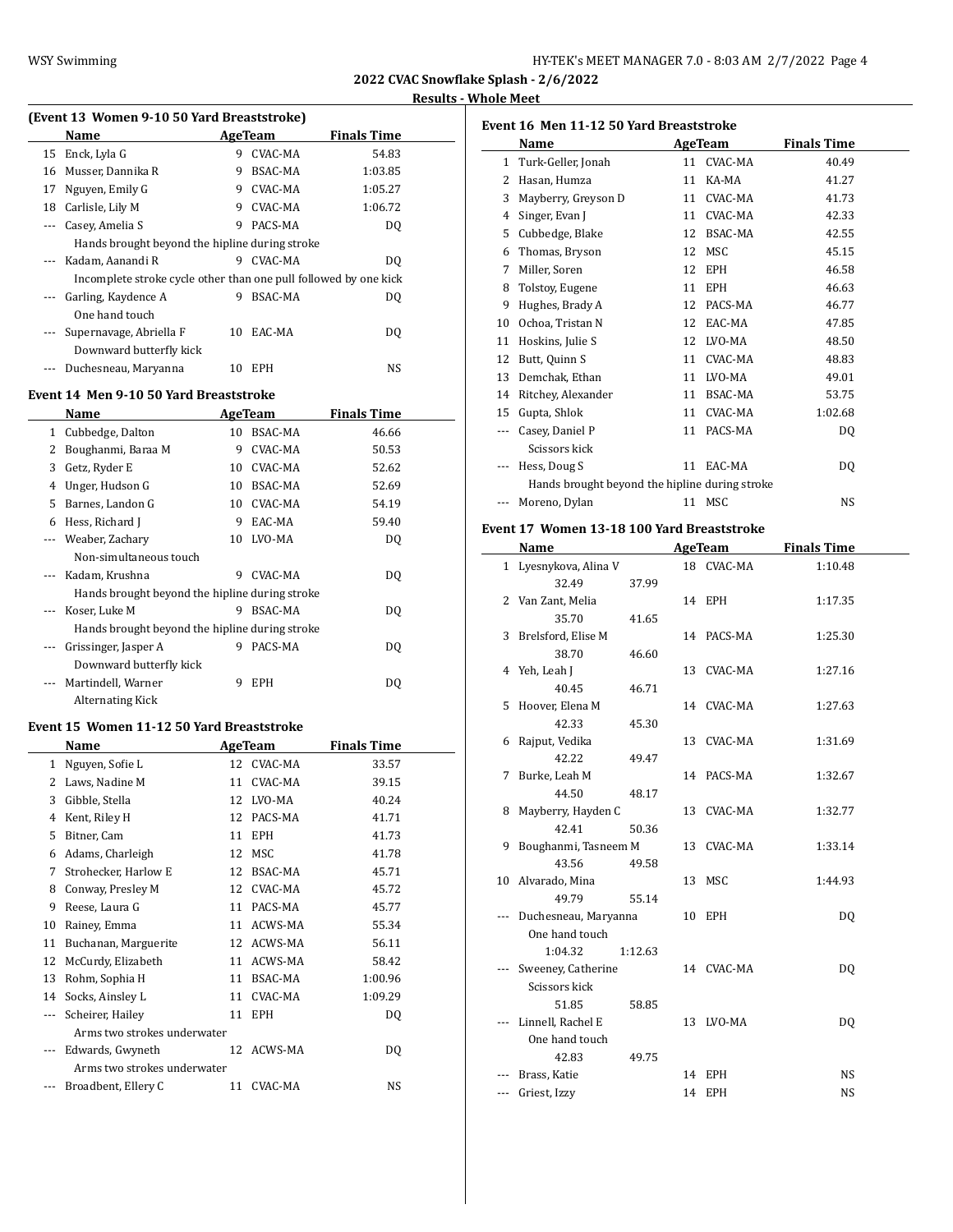| HY-TEK's MEET MANAGER 7.0 - 8:03 AM 2/7/2022 Page 5 |  |  |  |  |  |
|-----------------------------------------------------|--|--|--|--|--|
|-----------------------------------------------------|--|--|--|--|--|

# **Results - Whole Meet**

|   | Name AgeTeam Finals Time                       |       |                |         |                    |  |
|---|------------------------------------------------|-------|----------------|---------|--------------------|--|
|   | 1 Santos, Marco D                              |       | 13 CVAC-MA     |         | 1:10.43            |  |
|   | 33.33                                          | 37.10 |                |         |                    |  |
|   | 2 Rudy, Jake W                                 |       | 17 EAC-MA      |         | 1:14.71            |  |
|   | 33.90                                          | 40.81 |                |         |                    |  |
|   | 3 Lorei, Cameron L                             |       | 12 CVAC-MA     |         | 1:16.53            |  |
|   | 35.40                                          | 41.13 |                |         |                    |  |
|   | 4 Jackson, Nathan                              |       | 14 ACWS-MA     |         | 1:23.66            |  |
|   | 37.05                                          | 46.61 |                |         |                    |  |
|   | 5 Manduri, Mohit                               |       | 13 CVAC-MA     |         | 1:24.62            |  |
|   | 39.00                                          | 45.62 |                |         |                    |  |
|   | 6 Klucinec, Connor T                           |       | 14 PACS-MA     |         | 1:26.82            |  |
|   | 40.44                                          | 46.38 |                |         |                    |  |
|   | 7 Pritchett, Luke W                            |       | 15 LVO-MA      |         | 1:32.34            |  |
|   | 41.26                                          | 51.08 |                |         |                    |  |
|   | --- Shea, Alastair                             |       | 13 EPH         |         | NS                 |  |
|   |                                                |       |                |         |                    |  |
|   | Event 19 Girls 11-12 200 Yard Breaststroke     |       |                |         |                    |  |
|   | <b>Name AgeTeam Finals Time</b>                |       |                |         |                    |  |
|   | 1 Nguyen, Sofie L                              |       | 12 CVAC-MA     |         | 2:41.37            |  |
|   | 34.88                                          | 40.40 | 43.16          | 42.93   |                    |  |
|   | 2 Gibble, Stella                               |       | 12 LVO-MA      |         | 3:13.77            |  |
|   | 42.13                                          | 48.90 | 51.90          | 50.84   |                    |  |
|   | 3 Grissinger, Bailey P                         |       | 12 PACS-MA     |         | 3:16.09            |  |
|   | 44.85                                          | 50.00 | 50.81          | 50.43   |                    |  |
|   | 4 Conway, Presley M                            |       | 12 CVAC-MA     |         | 3:30.94            |  |
|   | 44.72                                          | 54.47 | 56.42          | 55.33   |                    |  |
|   | 5 Rainey, Emma                                 |       | 11 ACWS-MA     |         | 4:24.53            |  |
|   | 59.19 1:10.55 1:09.68 1:05.11                  |       |                |         |                    |  |
|   | Event 19 Girls 13-14 200 Yard Breaststroke     |       |                |         |                    |  |
|   | Name AgeTeam Finals Time                       |       |                |         |                    |  |
|   | 1 McCann, Callie L                             |       | 14 CVAC-MA     |         | 2:46.45            |  |
|   | 36.50 41.75                                    |       | 43.99          | 44.21   |                    |  |
|   |                                                |       |                |         |                    |  |
|   | Event 19 Women 15 & Over 200 Yard Breaststroke |       |                |         |                    |  |
|   | Name AgeTeam Finals Time                       |       |                |         |                    |  |
|   | 1 Mitchell, Noryan                             |       | 16 LVO-MA      |         | 3:08.32            |  |
|   | 42.94                                          | 48.97 | 48.93          | 47.48   |                    |  |
|   | Event 20 Boys 11-12 200 Yard Breaststroke      |       |                |         |                    |  |
|   | Name                                           |       | <b>AgeTeam</b> |         | <b>Finals Time</b> |  |
|   |                                                |       | 11 MSC         |         | 3:11.39            |  |
|   |                                                |       |                | 47.48   |                    |  |
|   | 1 Kichline, Eli                                |       |                |         |                    |  |
|   | 42.62                                          | 51.05 | 50.24          |         |                    |  |
| 2 | Thomas, Bryson                                 |       | 12 MSC         |         | 3:36.66            |  |
|   | 48.69                                          | 52.77 | 59.04          | 56.16   |                    |  |
|   | 3 Hoskins, Julie S                             |       | 12 LVO-MA      |         | 3:48.42            |  |
|   | 51.47                                          | 58.35 | 58.29          | 1:00.31 |                    |  |
|   | 4 Hughes, Brady A                              |       | 12 PACS-MA     |         | 3:52.40            |  |
|   | 54.70                                          | 59.23 | 1:01.46        | 57.01   |                    |  |
|   | Event 20 Boys 13-14 200 Yard Breaststroke      |       |                |         |                    |  |
|   | Name                                           |       | <b>AgeTeam</b> |         | <b>Finals Time</b> |  |

|                | Name                                        |   | AgeTeam        | <b>Finals Time</b> |
|----------------|---------------------------------------------|---|----------------|--------------------|
| $\mathbf{1}$   | Manduri, Manoj                              |   | 16 CVAC-MA     | 2:58.61            |
|                | 39.37<br>44.83                              |   | 47.62          | 46.79              |
|                | Event 21 Women 8 & Under 25 Yard Backstroke |   |                |                    |
|                | Name                                        |   | AgeTeam        | <b>Finals Time</b> |
|                | 1 Van Zant, Maeve                           |   | 8 EPH          | 12.08              |
| $\overline{2}$ | Sides, Lily                                 |   | 8 EAC-MA       | 22.66              |
| 3              | Hartye, Evie G                              |   | 8 CVAC-MA      | 22.84              |
| $\overline{4}$ | Kichline, Ella                              |   | 7 MSC          | 23.34              |
| 5              | Brock, Skylar E                             |   | 8 EAC-MA       | 23.89              |
| 6              | Sporcic, Sydney K                           |   | 8 CVAC-MA      | 23.98              |
| $*7$           | Swope, Marie                                |   | 7 BSAC-MA      | 24.20              |
| $*7$           | Graziano, Stacia R                          |   | 8 CVAC-MA      | 24.20              |
| 9              | Demchak, Claire L                           |   | 7 LVO-MA       | 24.22              |
| 10             | Shively, Sybill                             |   | 8 MSC          | 24.49              |
| 11             | Henne, Maura                                |   | 8 EPH          | 24.61              |
| 12             | Sweigart, Abigail                           |   | 7 MSC          | 25.11              |
| 13             | Iskandar, Catherine M                       |   | 8 CVAC-MA      | 25.63              |
| 14             | Reed, Samantha                              |   | 8 MSC          | 25.70              |
| 15             | Grigor, Emma                                |   | 8 MSC          | 26.79              |
| 16             | McFarland, Anna S                           |   | 7 CVAC-MA      | 26.84              |
| 17             | Yost, Addy V                                |   | 8 CVAC-MA      | 26.99              |
| 18             | Greene, Kaylee S                            |   | 7 EAC-MA       | 27.15              |
| 19             | Sheakley, Caroline                          |   | 8 EPH          | 27.85              |
| 20             | Nicolodi, Apsley                            |   | 6 EPH          | 27.88              |
| 21             | Shellenberger, Sophie R                     |   | 8 EAC-MA       | 27.91              |
| 22             | Nguyen, Maddi G                             |   | 7 CVAC-MA      | 28.23              |
| 23             | Singh, Saakhi                               |   | 8 CVAC-MA      | 28.37              |
| 24             | Lake, Harper E                              |   | 8 EAC-MA       | 28.84              |
| 25             | Berkheimer, Mia P                           |   | 6 CVAC-MA      | 29.10              |
| 26             | Roush, Braylee E                            |   | 8 CVAC-MA      | 29.90              |
| 27             | Cao, Eva A                                  |   | 8 EAC-MA       | 31.26              |
| 28             | Sheakley, Anneliese                         |   | 6 EPH          | 32.17              |
| 29             | Guyer, Kyrie G                              |   | 7 BSAC-MA      | 35.11              |
| 30             | Hockenberry, Emmylou E                      |   | 8 BSAC-MA      | 37.78              |
| $\cdots$       | Gorman, Grace                               | 7 | <b>EPH</b>     | NS                 |
|                | Event 22 Men 8 & Under 25 Yard Backstroke   |   |                |                    |
|                | <u>Name</u>                                 |   | <b>AgeTeam</b> | <b>Finals Time</b> |

|    | Name                 |   | <b>AgeTeam</b> | <b>Finals Time</b> |  |
|----|----------------------|---|----------------|--------------------|--|
| 1  | Cunningham, Tyler E  | 8 | LVO-MA         | 21.75              |  |
| 2  | Fuddy, Donovan P     | 8 | EAC-MA         | 22.10              |  |
| 3  | Lenda, Andrew        | 8 | ACWS-MA        | 23.44              |  |
| 4  | Nguyen, Maddox X     | 7 | CVAC-MA        | 23.54              |  |
| 5  | Clark, Gavin         | 8 | <b>EPH</b>     | 24.93              |  |
| 6  | Alexander, Blake H   | 8 | PACS-MA        | 25.24              |  |
| 7  | Anderson, Henry      | 8 | MSC            | 26.82              |  |
| 8  | Svirbly, Gus A       | 6 | CVAC-MA        | 26.95              |  |
| 9  | Best, Jacob          | 8 | BSAC-MA        | 28.20              |  |
| 10 | Hahn, Anthony        | 7 | <b>EPH</b>     | 29.18              |  |
| 11 | Socks, Brendan A     | 8 | CVAC-MA        | 29.44              |  |
| 12 | Swansan, Mills       | 6 | <b>EPH</b>     | 29.64              |  |
| 13 | Bommana, Jayan R     | 8 | CVAC-MA        | 29.92              |  |
| 14 | Boughanmi, Yousef M  | 7 | CVAC-MA        | 31.65              |  |
| 15 | Shaffer, Hudson      | 8 | MSC            | 32.76              |  |
| 16 | Singer, Aaron M      | 8 | CVAC-MA        | 34.32              |  |
| 17 | Pritchett, Charles C | 6 | LVO-MA         | 37.10              |  |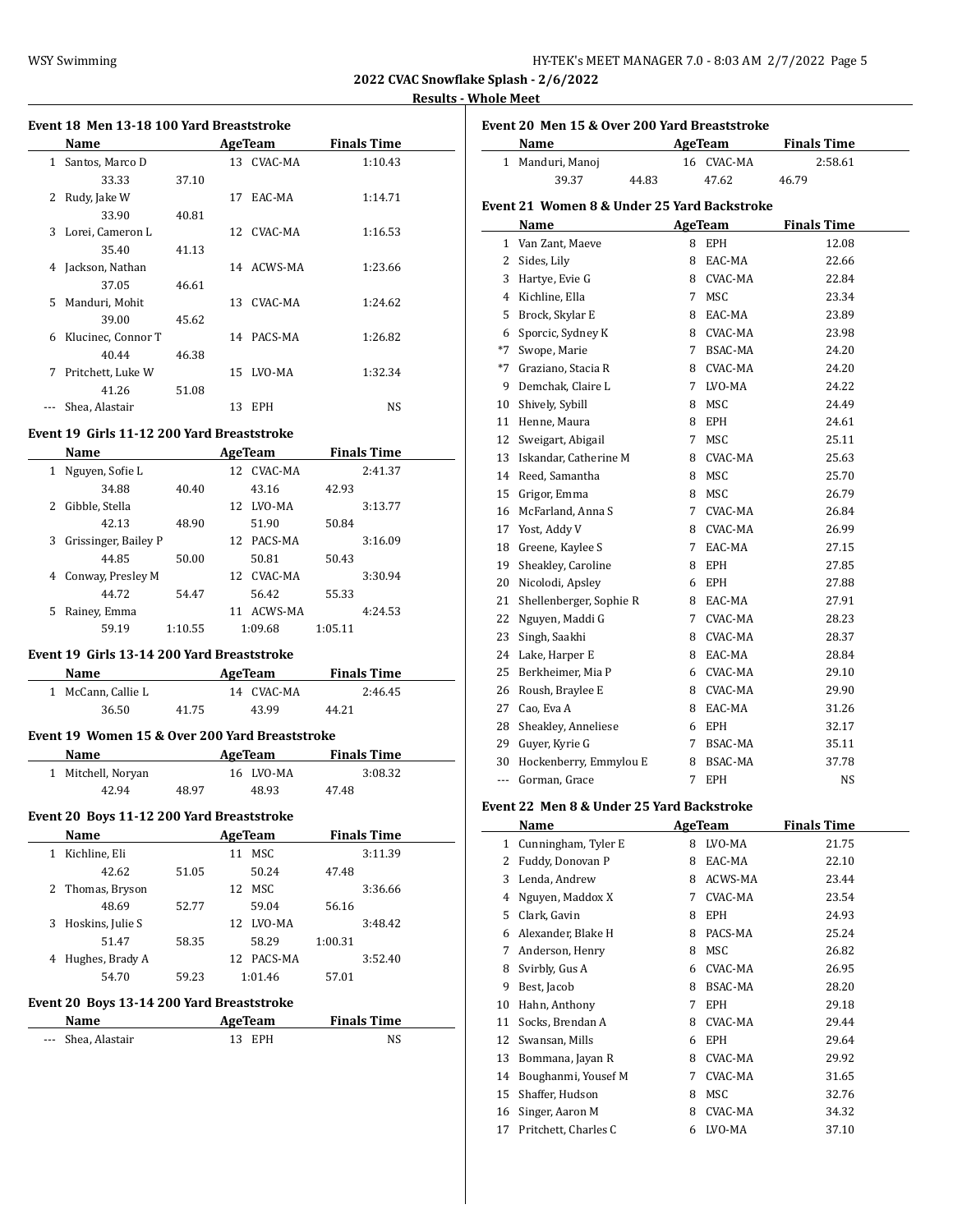| IY-TEK's MEET MANAGER 7.0 - 8:03 AM 2/7/2022 Page 6 |  |  |  |
|-----------------------------------------------------|--|--|--|
|-----------------------------------------------------|--|--|--|

# **Results - Whole Meet**

|              | (Event 22 Men 8 & Under 25 Yard Backstroke)<br>Name |    | AgeTeam             | <b>Finals Time</b> |  |
|--------------|-----------------------------------------------------|----|---------------------|--------------------|--|
| 18           | Hartye, Nicolas R                                   |    | 6 CVAC-MA           | 37.30              |  |
|              | --- Smith, Sullivan                                 | 7  | EPH                 | DQ                 |  |
|              | Did not finish on back                              |    |                     |                    |  |
| ---          | Chandan, Aadhya                                     |    | 8 CVAC-MA           | NS                 |  |
|              | Event 23 Women 9-10 50 Yard Backstroke              |    |                     |                    |  |
|              | <b>Name</b>                                         |    | AgeTeam             | <b>Finals Time</b> |  |
|              | 1 Buhrman, Ava L                                    |    | 10 CVAC-MA          | 31.50              |  |
|              | 2 Peters, Renée E                                   |    | 10 EAC-MA           | 35.40              |  |
|              | 3 Griest, Stella                                    |    | 10 EPH              | 38.06              |  |
|              | 4 Musser, Evie                                      |    | 10 EPH              | 38.89              |  |
|              | 5 Hughes, Lexi R                                    |    | 10 PACS-MA          | 40.22              |  |
|              | 6 Cole, Tynley M                                    |    | 9 PACS-MA           | 41.21              |  |
|              | 7 Smith, Morgan                                     |    | 9 EPH               | 43.85              |  |
|              | 8 Urey, Nora                                        |    | 10 MSC              | 43.93              |  |
|              | 9 Galeano, Tatum                                    |    | 10 ACWS-MA          | 46.52              |  |
|              |                                                     |    |                     |                    |  |
|              | 10 Boughanmi, Israa M                               |    | 9 CVAC-MA           | 48.15              |  |
|              | 11 Nguyen, Maile T                                  |    | 9 CVAC-MA           | 49.37              |  |
|              | 12 Landers, Kahlan                                  |    | 9 EPH               | 49.49              |  |
|              | 13 Kadam, Aanandi R                                 |    | 9 CVAC-MA           | 49.71              |  |
|              | 14 Nguyen, Emily G                                  |    | 9 CVAC-MA           | 50.10              |  |
|              | 15 Verma, Sam                                       |    | 9 CVAC-MA           | 50.39              |  |
|              | 16 Supernavage, Abriella F                          |    | 10 EAC-MA           | 50.76              |  |
|              | 17 Alexander, Anneliese A                           |    | 9 PACS-MA           | 51.35              |  |
|              | 18 Hoover, Whitney M                                |    | 9 CVAC-MA           | 53.08              |  |
|              | 19 Duchesneau, Maryanna                             |    | 10 EPH              | 54.09              |  |
|              | 20 Strohecker, Zoey                                 |    | 9 BSAC-MA           | 54.69              |  |
|              | 21 Carlisle, Lily M                                 |    | 9 CVAC-MA           | 58.86              |  |
|              | 22 Casey, Amelia S                                  |    | 9 PACS-MA           | 1:00.83            |  |
|              | 23 Garling, Kaydence A                              |    | 9 BSAC-MA           | 1:04.36            |  |
|              | --- Webster, Maddie                                 |    | 10 EPH              | DQ                 |  |
|              | No touch at turn                                    |    |                     |                    |  |
|              | --- Bender, Addy R                                  | 9  | CVAC-MA             | NS                 |  |
|              | Event 24 Men 9-10 50 Yard Backstroke                |    |                     |                    |  |
|              | <b>Name</b>                                         |    | AgeTeam             | <b>Finals Time</b> |  |
| $\mathbf{1}$ | Kortze, Lincoln                                     |    | 10 MSC              | 35.95              |  |
| 2            | Nicolodi, Aeneas                                    |    | 10 EPH              | 35.96              |  |
| 3            | Appleby, Colton I                                   | 10 | EAC-MA              | 38.65              |  |
| 4            | Gochenour, Rylan J                                  | 10 | CVAC-MA             | 39.08              |  |
| 5            | Getz, Ryder E                                       | 10 | CVAC-MA             | 42.60              |  |
| 6            | Hahn, Dominick                                      | 10 | EPH                 | 45.46              |  |
| 7            | Chandler, Calvin J                                  | 9  | EAC-MA              | 46.12              |  |
| 8            | Hockenbraugh, Hunter                                | 10 | ACWS-MA             | 46.90              |  |
| 9            | Barnes, Landon G                                    | 10 | CVAC-MA             | 47.08              |  |
| 10           | Weaber, Zachary                                     | 10 | LVO-MA              | 47.72              |  |
| 11           | Unger, Hudson G                                     | 10 | BSAC-MA             | 48.53              |  |
| 12           | Hess, Richard J                                     | 9  | EAC-MA              | 48.85              |  |
| 13           | Roush, Barlin L                                     | 10 | CVAC-MA             | 49.67              |  |
| 14           |                                                     |    |                     |                    |  |
|              | Siegrist, Noah                                      |    | 10 LVO-MA<br>EAC-MA | 49.82              |  |
| 15           | Walsh, Austin                                       | 10 |                     | 50.98              |  |
| 16           | Neiger, Silas                                       | 10 | EPH                 | 51.34              |  |
| 17           | Boughanmi, Baraa M                                  | 9  | CVAC-MA             | 53.45              |  |
| 18           | Best, Tyler                                         |    | 10 BSAC-MA          | 55.39              |  |
| 19           | Kadam, Krushna                                      | 9  | CVAC-MA             | 1:03.42            |  |
| 20           | Martindell, Warner                                  | 9  | <b>EPH</b>          | 1:07.84            |  |

|          | --- Burns, Hayden                        | 9. | MSC                             | DQ                 |  |
|----------|------------------------------------------|----|---------------------------------|--------------------|--|
|          | Shoulders past vertical toward breast    |    |                                 |                    |  |
|          |                                          |    |                                 |                    |  |
|          | Event 25 Women 11-12 50 Yard Backstroke  |    |                                 |                    |  |
|          | Name                                     |    | AgeTeam                         | <b>Finals Time</b> |  |
|          | 1 Mickalonis, Sarah A                    |    | 12 PACS-MA                      | 32.34              |  |
|          | 2 Adams, Charleigh                       |    | 12 MSC                          | 33.85              |  |
|          | 3 Vioral, Amaris G                       |    | 11 BSAC-MA                      | 34.48              |  |
|          | 4 Hahn, Sophia                           |    | 12 EPH                          | 34.59              |  |
|          | 5 Witmer, Maddie                         |    | 12 EPH                          | 35.78              |  |
|          | 6 Reese, Laura G                         |    | 11 PACS-MA                      | 37.16              |  |
|          | 7 Bender, Rilee                          |    | 11 EPH                          | 38.28              |  |
|          | 8 Kent, Riley H                          |    | 12 PACS-MA                      | 38.47              |  |
|          | 9 Bitner, Cam                            |    | 11 EPH                          | 39.84              |  |
|          | 10 Lane, Sunny                           |    | 11 ACWS-MA                      | 42.01              |  |
|          | 11 Edwards, Gwyneth                      |    | 12 ACWS-MA                      | 42.05              |  |
|          | 12 Clyde, Charlotte J                    |    | 12 LVO-MA                       | 42.33              |  |
|          | 13 Sweeney, Nicole                       |    | 12 CVAC-MA                      | 43.53              |  |
|          | 14 Fuddy, Elise V                        |    | 11 EAC-MA                       | 44.38              |  |
|          | 15 Socks, Ainsley L                      |    | 11 CVAC-MA                      | 44.80              |  |
|          | 16 Rohm, Sophia H                        |    | 11 BSAC-MA                      | 49.16              |  |
|          | 17 Rainey, Emma                          |    | 11 ACWS-MA                      | 1:10.30            |  |
|          | --- Van Zant, Maya                       |    | 11 EPH                          | NS                 |  |
|          | --- Broadbent, Ellery C                  |    | 11 CVAC-MA                      | NS                 |  |
|          | Event 26 Men 11-12 50 Yard Backstroke    |    |                                 |                    |  |
|          | Name                                     |    | AgeTeam                         | <b>Finals Time</b> |  |
|          | 1 Klemunes, Jack A                       |    | 12 CVAC-MA                      | 35.29              |  |
|          | 2 Cole, Dalton M                         | 12 | PACS-MA                         | 35.52              |  |
|          | 3 Singer, Evan J                         |    | 11 CVAC-MA                      | 35.59              |  |
|          | 4 Hasan, Humza                           |    | 11 KA-MA                        | 37.19              |  |
|          | 5 Sholly, Ryan A                         |    | 12 PACS-MA                      | 38.16              |  |
|          | 6 Chandler, Landon K                     |    | 11 EAC-MA                       | 39.75              |  |
|          | 7 Miller, Soren                          |    | 12 EPH                          | 41.46              |  |
|          | 8 Demchak, Chase                         |    | 11 LVO-MA                       | 42.02              |  |
| 9        | Taylor, Miles B                          |    | 11 PACS-MA                      | 43.43              |  |
|          | 10 Klucinec, Gavin B                     |    | 11 PACS-MA                      | 43.56              |  |
|          | 11 Ochoa, Tristan N                      |    | 12 EAC-MA                       | 44.15              |  |
|          | 12 Casey, Daniel P                       |    | 11 PACS-MA                      | 44.91              |  |
| 13       | Hoskins, Julie S                         | 12 | LVO-MA                          | 44.99              |  |
|          | 14 Tolstoy, Eugene                       |    | 11 EPH                          | 45.11              |  |
| 15       | Demchak, Ethan                           | 11 | LVO-MA                          | 46.58              |  |
|          | 16 Alexander, Drew E                     | 12 | PACS-MA                         | 46.72              |  |
|          | 17 Gupta, Shlok                          | 11 | CVAC-MA                         | 59.56              |  |
| цци<br>1 | Smith, Elliot                            | 11 | <b>EPH</b>                      | DQ                 |  |
|          | Not on back off wall                     |    |                                 |                    |  |
|          | --- Hess, Doug S                         | 11 | EAC-MA                          | DQ                 |  |
|          | Not on back off wall                     |    |                                 |                    |  |
|          | --- Gilmartin, Ryott                     |    | 11 ACWS-MA                      | DQ                 |  |
|          | False start                              |    |                                 |                    |  |
|          |                                          |    |                                 |                    |  |
|          | Event 27 Women 13-18 100 Yard Backstroke |    |                                 |                    |  |
|          | Name                                     |    | $A \sigma \rho T \rho \sigma m$ | Finale Time        |  |

| Name |                       |       | AgeTeam | <b>Finals Time</b> |         |  |
|------|-----------------------|-------|---------|--------------------|---------|--|
|      | 1 Hancock, Caroline R |       | 14      | CVAC-MA            | 1:08.11 |  |
|      | 32.63                 | 35.48 |         |                    |         |  |
|      | 2 Henne, Maddie       |       |         | 13 EPH             | 1:10.04 |  |
|      | 33.07                 | 36.97 |         |                    |         |  |
|      | 3 Nailor, Joleigh M   |       |         | 14 CVAC-MA         | 1:15.67 |  |
|      | 37.49                 | 38.18 |         |                    |         |  |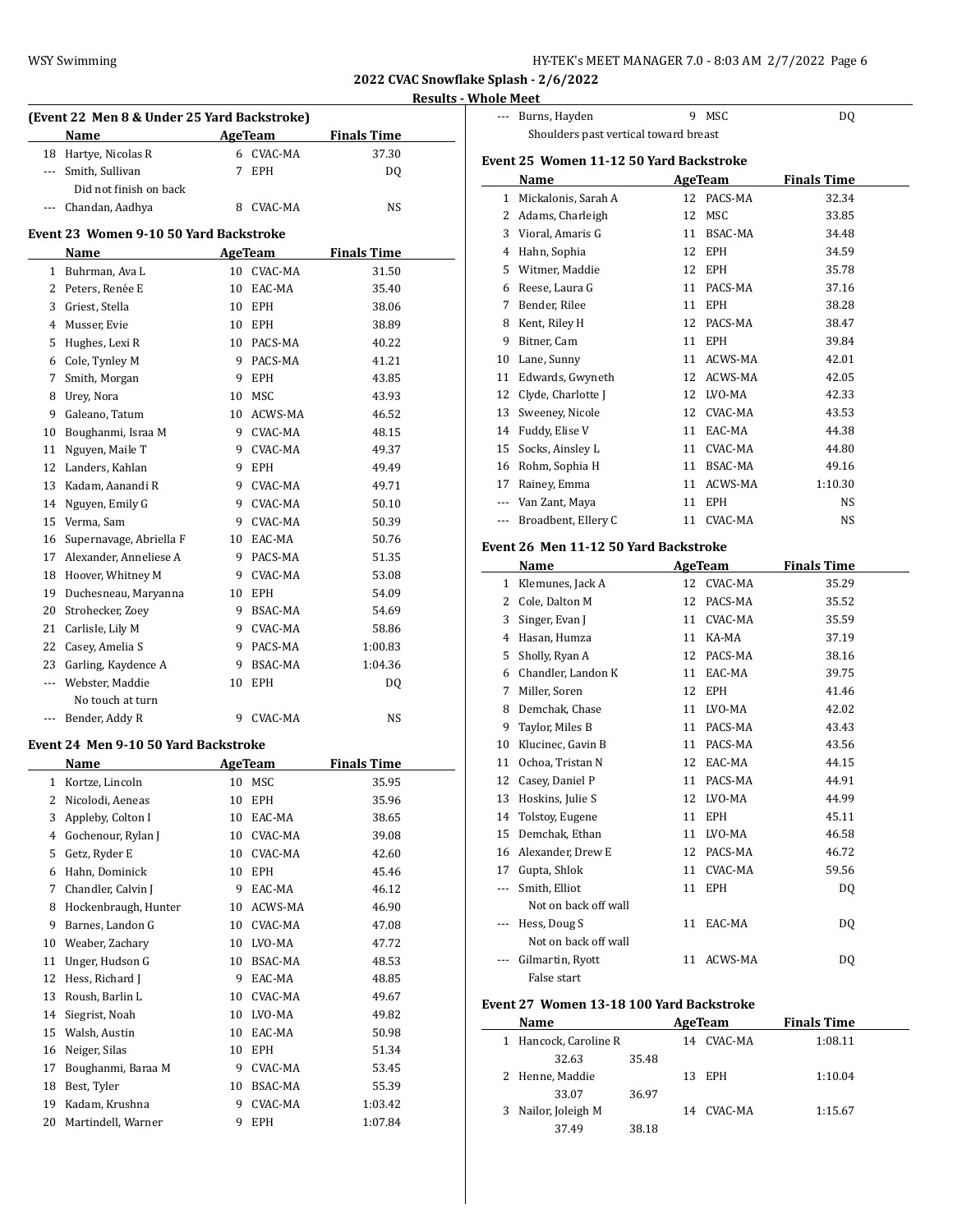| HY-TEK's MEET MANAGER 7.0 - 8:03 AM  2/7/2022  Page 7 |  |  |
|-------------------------------------------------------|--|--|
|-------------------------------------------------------|--|--|

**Results - Whole Meet**

 $\frac{1}{2}$ 

 $\overline{\phantom{a}}$ 

## **Event 28 Men 13-18 100 Yard Backstroke**

|   | Name                  | AgeTeam |    |            | <b>Finals Time</b> |
|---|-----------------------|---------|----|------------|--------------------|
| 1 | Santos, Kevin D       |         |    | 16 CVAC-MA | 1:00.36            |
|   | 29.15                 | 31.21   |    |            |                    |
| 2 | Santos, Marco D       |         |    | 13 CVAC-MA | 1:03.44            |
|   | 30.78                 | 32.66   |    |            |                    |
| 3 | Socks, David M        |         | 14 | CVAC-MA    | 1:07.30            |
|   | 32.60                 | 34.70   |    |            |                    |
|   | 4 Turk-Geller, Brady  |         | 14 | CVAC-MA    | 1:11.15            |
|   | 34.13                 | 37.02   |    |            |                    |
| 5 | Thampy, Pranay R      |         | 13 | CVAC-MA    | 1:17.67            |
| 6 | Rosenberger, Connor S |         | 13 | PACS-MA    | 1:23.60            |
|   | Shea, Alastair        |         | 13 | EPH        | NS                 |

#### **Event 29 Girls 13-14 200 Yard Backstroke**

| Name                |       | AgeTeam |            | <b>Finals Time</b> |  |
|---------------------|-------|---------|------------|--------------------|--|
| 1 Nailor, Joleigh M |       |         | 14 CVAC-MA | 2:52.22            |  |
| 39.19               | 43.18 |         | 45.71      | 44.14              |  |

# **Event 30 Boys 11-12 200 Yard Backstroke**

| <b>Name</b>        | AgeTeam |            | <b>Finals Time</b> |  |
|--------------------|---------|------------|--------------------|--|
| 1 Johnson, Caden D |         | 12 CVAC-MA | 2:29.19            |  |
| 35.31              | 38.14   | 38.76      | 36.98              |  |
| 2 Klemunes, Jack A |         | 12 CVAC-MA | 2:41.71            |  |
| 36.72              | 40.56   | 42.36      | 42.07              |  |

#### **Event 30 Men 15 & Over 200 Yard Backstroke**

| <b>Name</b>       |       |    | AgeTeam    |       | <b>Finals Time</b> |  |
|-------------------|-------|----|------------|-------|--------------------|--|
| 1 Santos, Kevin D |       |    | 16 CVAC-MA |       | 2:12.60            |  |
| 31.42             | 33.59 |    | 34.23      | 33.36 |                    |  |
| 2 Rudy, Jake W    |       | 17 | EAC-MA     |       | 2:26.56            |  |
| 32.73             | 36.95 |    | 38.96      | 37.92 |                    |  |

## **Event 31 Women 8 & Under 25 Yard Butterfly**

|    | Name                | AgeTeam |            | <b>Finals Time</b> |
|----|---------------------|---------|------------|--------------------|
| 1. | Kichline, Ella      | 7       | MSC        | 20.91              |
| 2  | Graziano, Stacia R  | 8       | CVAC-MA    | 23.18              |
| 3  | Merrill, Brynn      |         | <b>EPH</b> | 23.24              |
| 4  | Demchak, Claire L   |         | LVO-MA     | 24.77              |
|    | 5 Sporcic, Sydney K | 8       | CVAC-MA    | 26.95              |
| 6  | Van Zant, Maeve     | 8       | <b>EPH</b> | 28.23              |
| 7  | Grigor, Emma        | 8       | MSC        | 29.14              |
| 8  | Henne, Maura        | 8       | <b>EPH</b> | 31.07              |
| 9  | Reed, Samantha      | 8       | MSC        | 31.12              |
| 10 | Sweigart, Abigail   |         | MSC        | 33.31              |
| 11 | Lake, Harper E      | 8       | EAC-MA     | 34.52              |

| 12 Nguyen, Maddi G   | 7 CVAC-MA | 34.66 |  |
|----------------------|-----------|-------|--|
| 13 Singh, Saakhi     | 8 CVAC-MA | 36.79 |  |
| --- Roush, Braylee E | 8 CVAC-MA | DO.   |  |
| Alternating Kick     |           |       |  |

# **Event 32 Men 8 & Under 25 Yard Butterfly**

|              | Name                    | AgeTeam |            | <b>Finals Time</b> |
|--------------|-------------------------|---------|------------|--------------------|
| $\mathbf{1}$ | Peters, Blake M         | 8       | EAC-MA     | 19.16              |
|              | 2 Cunningham, Tyler E   | 8       | LVO-MA     | 20.79              |
| 3            | Nguyen, Maddox X        |         | CVAC-MA    | 21.49              |
| 4            | Lenda, Andrew           | 8       | ACWS-MA    | 21.70              |
| 5.           | Hahn, Anthony           |         | <b>EPH</b> | 26.26              |
| 6            | Clark, Gavin            | 8       | <b>EPH</b> | 29.32              |
| 7            | Alexander, Blake H      | 8       | PACS-MA    | 31.73              |
|              | Boughanmi, Yousef M     |         | CVAC-MA    | D <sub>0</sub>     |
|              | <b>Alternating Kick</b> |         |            |                    |

## **Event 33 Women 9-10 50 Yard Butterfly**

|     | Name                   | AgeTeam |            | <b>Finals Time</b> |  |
|-----|------------------------|---------|------------|--------------------|--|
| 1   | Musser, Evie           | 10      | <b>EPH</b> | 36.45              |  |
| 2   | Hughes, Lexi R         | 10      | PACS-MA    | 38.76              |  |
| 3   | Sheakley, Mary         | 10      | <b>EPH</b> | 42.72              |  |
| 4   | Smith, Morgan          | 9       | EPH        | 45.22              |  |
| 5   | Urev, Nora             | 10      | MSC        | 46.69              |  |
| 6   | Sadler, Mia E          | 9       | CVAC-MA    | 51.08              |  |
| 7   | Enck, Lyla G           | 9       | CVAC-MA    | 51.41              |  |
| 8   | Nguyen, Maile T        | 9       | CVAC-MA    | 53.73              |  |
| 9   | Verma, Sam             | 9       | CVAC-MA    | 53.81              |  |
| 10  | Boughanmi, Israa M     | 9       | CVAC-MA    | 1:01.86            |  |
| 11  | Musser, Dannika R      | 9       | BSAC-MA    | 1:12.76            |  |
|     | Alexander, Anneliese A | 9       | PACS-MA    | DQ                 |  |
|     | Alternating Kick       |         |            |                    |  |
| --- | Bender, Addy R         | 9       | CVAC-MA    | NS                 |  |

# **Event 34 Men 9-10 50 Yard Butterfly**

|    | Name                   | <b>AgeTeam</b> |                | <b>Finals Time</b> |  |
|----|------------------------|----------------|----------------|--------------------|--|
| 1  | Nicolodi, Aeneas       | 10             | EPH            | 34.11              |  |
| 2  | Sporcic, Hunter A      | 10             | CVAC-MA        | 34.44              |  |
| 3  | Appleby, Colton I      | 10             | EAC-MA         | 36.14              |  |
| 4  | Kortze, Lincoln        | 10             | MSC            | 44.43              |  |
| 5  | Gochenour, Rylan J     | 10             | CVAC-MA        | 44.71              |  |
| 6  | Hahn, Dominick         | 10             | <b>EPH</b>     | 46.27              |  |
| 7  | Cubbedge, Dalton       | 10             | <b>BSAC-MA</b> | 46.36              |  |
| 8  | Barnes, Landon G       | 10             | CVAC-MA        | 48.44              |  |
| 9  | Weaber, Zachary        | 10             | LVO-MA         | 52.39              |  |
| 10 | Walsh, Austin          | 10             | EAC-MA         | 54.89              |  |
|    | Grissinger, Jasper A   | 9              | PACS-MA        | DQ                 |  |
|    | Non-simultaneous arms  |                |                |                    |  |
|    | Boughanmi, Baraa M     | 9              | CVAC-MA        | DO                 |  |
|    | Non-simultaneous touch |                |                |                    |  |

#### **Event 35 Women 11-12 50 Yard Butterfly**

|    | Name                  | AgeTeam |            | <b>Finals Time</b> |
|----|-----------------------|---------|------------|--------------------|
| 1  | Erhard, Holden E      |         | 12 CVAC-MA | 31.13              |
|    | 2 Dwyer, Petra R      |         | 12 CVAC-MA | 31.77              |
|    | 3 Hahn, Sophia        |         | 12 EPH     | 32.91              |
|    | 4 Mickalonis, Sarah A |         | 12 PACS-MA | 33.08              |
|    | 5 Witmer, Maddie      |         | 12 EPH     | 35.65              |
| 6. | Kent, Riley H         |         | 12 PACS-MA | 35.75              |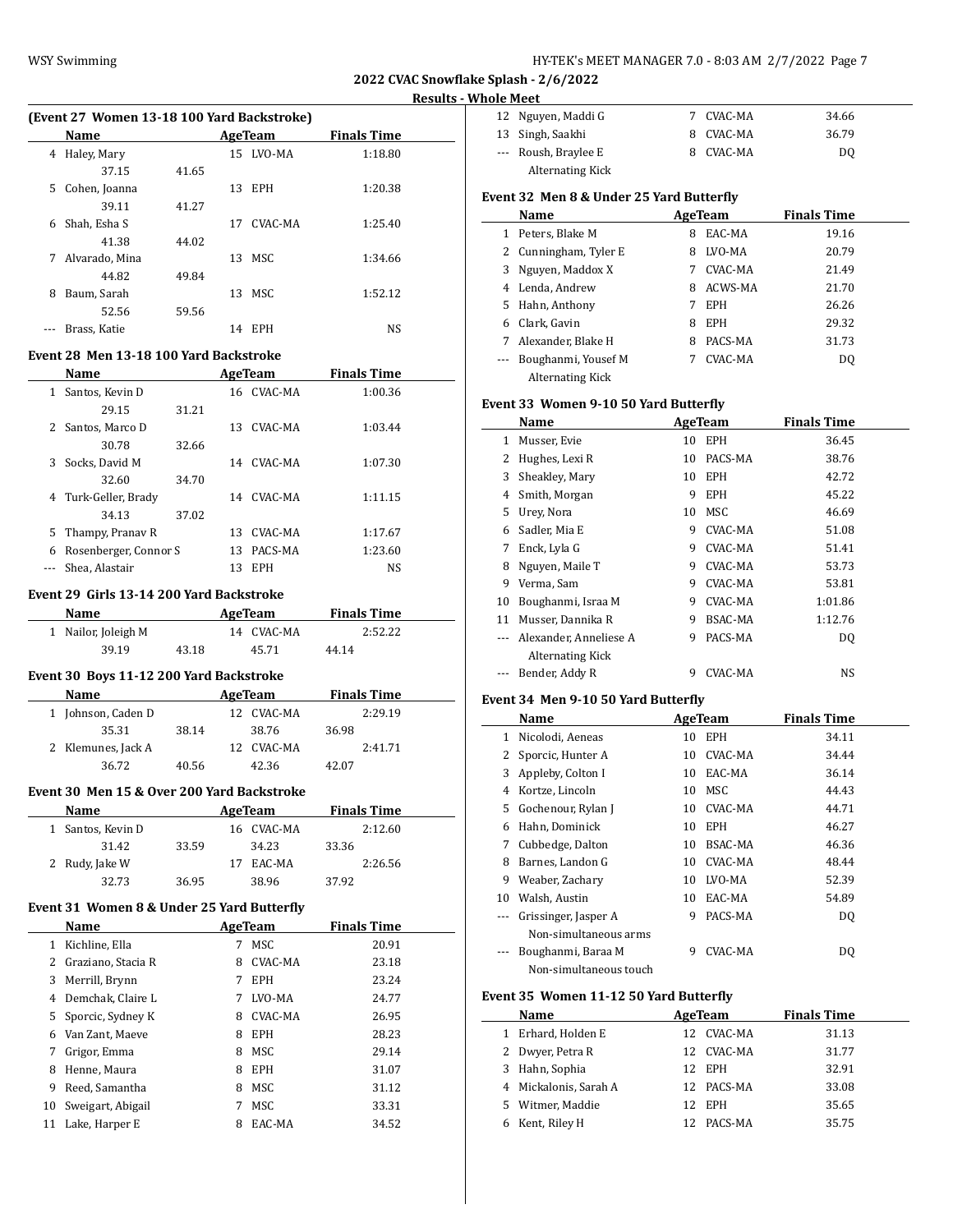| HY-TEK's MEET MANAGER 7.0 - 8:03 AM 2/7/2022 Page 8 |  |  |
|-----------------------------------------------------|--|--|
|-----------------------------------------------------|--|--|

#### **Results - Whole Meet**

|    |                                          |    |                | ZUZZ UVAL 5        |    |
|----|------------------------------------------|----|----------------|--------------------|----|
|    |                                          |    |                |                    | Re |
|    | (Event 35 Women 11-12 50 Yard Butterfly) |    |                |                    |    |
|    | Name                                     |    | <b>AgeTeam</b> | <b>Finals Time</b> |    |
| 7  | Bender, Rilee                            | 11 | <b>EPH</b>     | 35.86              |    |
| 8  | Scheirer, Hailey                         | 11 | <b>EPH</b>     | 35.87              |    |
| 9  | Bitner, Cam                              | 11 | <b>EPH</b>     | 36.19              |    |
| 10 | Laws, Nadine M                           | 11 | CVAC-MA        | 36.61              |    |
| 11 | Gibble, Stella                           | 12 | LVO-MA         | 39.64              |    |
| 12 | Weaber, Mikalyn                          | 12 | LVO-MA         | 40.36              |    |
| 13 | Conway, Presley M                        | 12 | CVAC-MA        | 41.67              |    |
| 14 | Hook, Becky J                            | 11 | EAC-MA         | 42.70              |    |
| 15 | Fuddy, Elise V                           | 11 | EAC-MA         | 43.04              |    |
| 16 | Reese, Laura G                           | 11 | PACS-MA        | 43.12              |    |
| 17 | Edwards, Gwyneth                         | 12 | ACWS-MA        | 44.33              |    |
| 18 | Mummert, Maren                           | 12 | ACWS-MA        | 46.35              |    |
| 19 | Strohecker, Harlow E                     | 12 | BSAC-MA        | 46.72              |    |
| 20 | Rohm, Sophia H                           | 11 | BSAC-MA        | 47.22              |    |
| 21 | Clyde, Charlotte J                       | 12 | LVO-MA         | 48.13              |    |
| 22 | Socks, Ainsley L                         | 11 | <b>CVAC-MA</b> | 58.87              |    |

--- Van Zant, Maya 11 EPH NS

#### **Event 36 Men 11-12 50 Yard Butterfly**

|    | Name               | <b>AgeTeam</b> |            | <b>Finals Time</b> |
|----|--------------------|----------------|------------|--------------------|
| 1  | Klemunes, Jack A   |                | 12 CVAC-MA | 32.70              |
| 2  | Kichline, Eli      | 11             | MSC        | 32.88              |
| 3  | Cole. Dalton M     |                | 12 PACS-MA | 33.21              |
| 4  | Hasan, Humza       | 11             | KA-MA      | 35.44              |
| 5  | Singer, Evan J     | 11             | CVAC-MA    | 35.50              |
| 6  | Turk-Geller, Jonah | 11             | CVAC-MA    | 35.57              |
| 7  | Sholly, Ryan A     |                | 12 PACS-MA | 36.59              |
| 8  | Cubbedge, Blake    | 12             | BSAC-MA    | 37.54              |
| 9  | Butt, Quinn S      | 11             | CVAC-MA    | 38.63              |
| 10 | Talasila, Sathvik  | 11             | CVAC-MA    | 39.54              |
| 11 | Klucinec, Gavin B  | 11             | PACS-MA    | 40.73              |
| 12 | Miller, Soren      |                | 12 EPH     | 41.63              |
| 13 | Demchak, Chase     | 11             | LVO-MA     | 42.26              |
| 14 | Smith, Elliot      | 11             | EPH        | 1:01.98            |

#### **Event 37 Women 13-18 100 Yard Butterfly**

| <b>Name</b>           |     | AgeTeam    | <b>Finals Time</b> |
|-----------------------|-----|------------|--------------------|
| 1 Hancock, Caroline R |     | 14 CVAC-MA | 1:13.93            |
| 2 Henne, Maddie       | 13. | EPH        | 1:14.63            |
| 3 Haley, Mary         |     | 15 LVO-MA  | 1:22.36            |
| 4 Edwards, Kelsie A   |     | 17 ACWS-MA | 1:26.59            |
| 5 Nailor, Joleigh M   | 14  | CVAC-MA    | 1:28.70            |

#### **Event 38 Men 13-18 100 Yard Butterfly**

|    | <b>Name</b>      |       |    | AgeTeam    | <b>Finals Time</b> |
|----|------------------|-------|----|------------|--------------------|
| 1  | Manduri, Manoj   |       |    | 16 CVAC-MA | 1:06.29            |
|    | 30.00            | 36.29 |    |            |                    |
| 2  | Santos, Marco D  |       | 13 | CVAC-MA    | 1:07.30            |
|    | 32.49            | 34.81 |    |            |                    |
| 3  | Staykov, Dylan A |       |    | 13 CVAC-MA | 1:11.25            |
|    | 33.27            | 37.98 |    |            |                    |
| 4  | Socks. David M   |       |    | 14 CVAC-MA | 1:11.43            |
|    | 32.40            | 39.03 |    |            |                    |
| 5. | Thampy, Pranay R |       | 13 | CVAC-MA    | 1:17.62            |
|    | 36.76            | 40.86 |    |            |                    |
| 6  | Manduri, Mohit   |       | 13 | CVAC-MA    | 1:20.35            |
|    | 35.97            | 44.38 |    |            |                    |

| Event 39 Girls 11-12 200 Yard Butterfly |                  |         |                    |         |  |  |  |  |
|-----------------------------------------|------------------|---------|--------------------|---------|--|--|--|--|
| Name                                    |                  | AgeTeam | <b>Finals Time</b> |         |  |  |  |  |
| 1                                       | Erhard, Holden E |         | CVAC-MA<br>12.     | 2:42.93 |  |  |  |  |
|                                         | 35.39            | 40.37   | 44.06              | 43.11   |  |  |  |  |
|                                         | 2 Cohen, Sophie  |         | EPH<br>11          | 3:48.71 |  |  |  |  |
|                                         | 44.05            | 59.44   | 1:07.05            | 58.17   |  |  |  |  |

#### **Event 39 Women 15 & Over 200 Yard Butterfly**

| <b>Name</b>     |       | AgeTeam   | <b>Finals Time</b> |  |
|-----------------|-------|-----------|--------------------|--|
| 1 Brown, Colbey |       | 15 LVO-MA | 2:57.32            |  |
| 34.83           | 43.71 | 48.85     | 49.93              |  |

# **Event 40 Boys 13-14 200 Yard Butterfly**

| Name           |       | AgeTeam    | <b>Finals Time</b> |
|----------------|-------|------------|--------------------|
| 1 Groh, Bode I |       | 14 CVAC-MA | 2:09.95            |
| 29.58          | 32.19 | 34.06      | 34.12              |

#### **Event 40 Men 15 & Over 200 Yard Butterfly**

| Name              |       | AgeTeam    | <b>Finals Time</b> |  |
|-------------------|-------|------------|--------------------|--|
| 1 Santos, Kevin D |       | 16 CVAC-MA | 2:15.83            |  |
| 28.92             | 33.14 | 36.53      | 37.24              |  |

#### **Event 41 Women 8 & Under 50 Yard Freestyle**

|              | Name                    |   | <b>AgeTeam</b> | <b>Finals Time</b> |
|--------------|-------------------------|---|----------------|--------------------|
| $\mathbf{1}$ | Sides, Lily             | 8 | EAC-MA         | 40.48              |
| 2            | Merrill, Brynn          | 7 | <b>EPH</b>     | 43.14              |
| 3            | Swope, Marie            | 7 | BSAC-MA        | 43.63              |
| 4            | McFarland, Anna S       | 7 | CVAC-MA        | 43.86              |
| 5            | Demchak, Claire L       | 7 | LVO-MA         | 44.31              |
| 6            | Sporcic, Sydney K       | 8 | CVAC-MA        | 46.52              |
| 7            | Cramer, Hadley V        | 8 | CVAC-MA        | 46.78              |
| 8            | Reed. Samantha          | 8 | <b>MSC</b>     | 47.11              |
| 9            | Van Zant, Maeve         | 8 | <b>EPH</b>     | 48.12              |
| 10           | Shively, Sybill         | 8 | <b>MSC</b>     | 49.08              |
| 11           | Iskandar, Catherine M   | 8 | CVAC-MA        | 49.19              |
| 12           | Cramer, Delaney C       | 8 | CVAC-MA        | 50.46              |
| 13           | Shellenberger, Sophie R | 8 | EAC-MA         | 50.52              |
| 14           | Smith, Madelyn          | 7 | <b>EPH</b>     | 51.26              |
| 15           | Hartye, Evie G          | 8 | CVAC-MA        | 51.41              |
| 16           | Sheakley, Caroline      | 8 | <b>EPH</b>     | 52.32              |
| 17           | Nguyen, Maddi G         | 7 | CVAC-MA        | 54.53              |
| 18           | Hockenberry, Emmylou E  | 8 | BSAC-MA        | 56.94              |
| 19           | Greene, Kaylee S        | 7 | EAC-MA         | 57.10              |
| 20           | Lake, Harper E          | 8 | EAC-MA         | 57.17              |
| 21           | Cao, Eva A              | 8 | EAC-MA         | 1:02.62            |
| 22           | Singh, Saakhi           | 8 | CVAC-MA        | 1:03.91            |
| 23           | Sheakley, Anneliese     | 6 | <b>EPH</b>     | 1:13.62            |
| $---$        | Gorman, Grace           | 7 | <b>EPH</b>     | NS                 |

## **Event 42 Men 8 & Under 50 Yard Freestyle**

|   | Name                  |   | AgeTeam    | <b>Finals Time</b> |
|---|-----------------------|---|------------|--------------------|
| 1 | Peters, Blake M       | 8 | EAC-MA     | 37.42              |
|   | 2 Nguyen, Maddox X    |   | CVAC-MA    | 38.23              |
| 3 | Fuddy, Donovan P      | 8 | EAC-MA     | 38.83              |
|   | 4 Cunningham, Tyler E | 8 | LVO-MA     | 38.99              |
|   | 5 Hahn, Anthony       |   | <b>EPH</b> | 44.71              |
| 6 | Clark, Gavin          | 8 | <b>EPH</b> | 47.31              |
| 7 | Alexander, Blake H    | 8 | PACS-MA    | 48.98              |
| 8 | Shaffer, Hudson       | 8 | MSC        | 53.01              |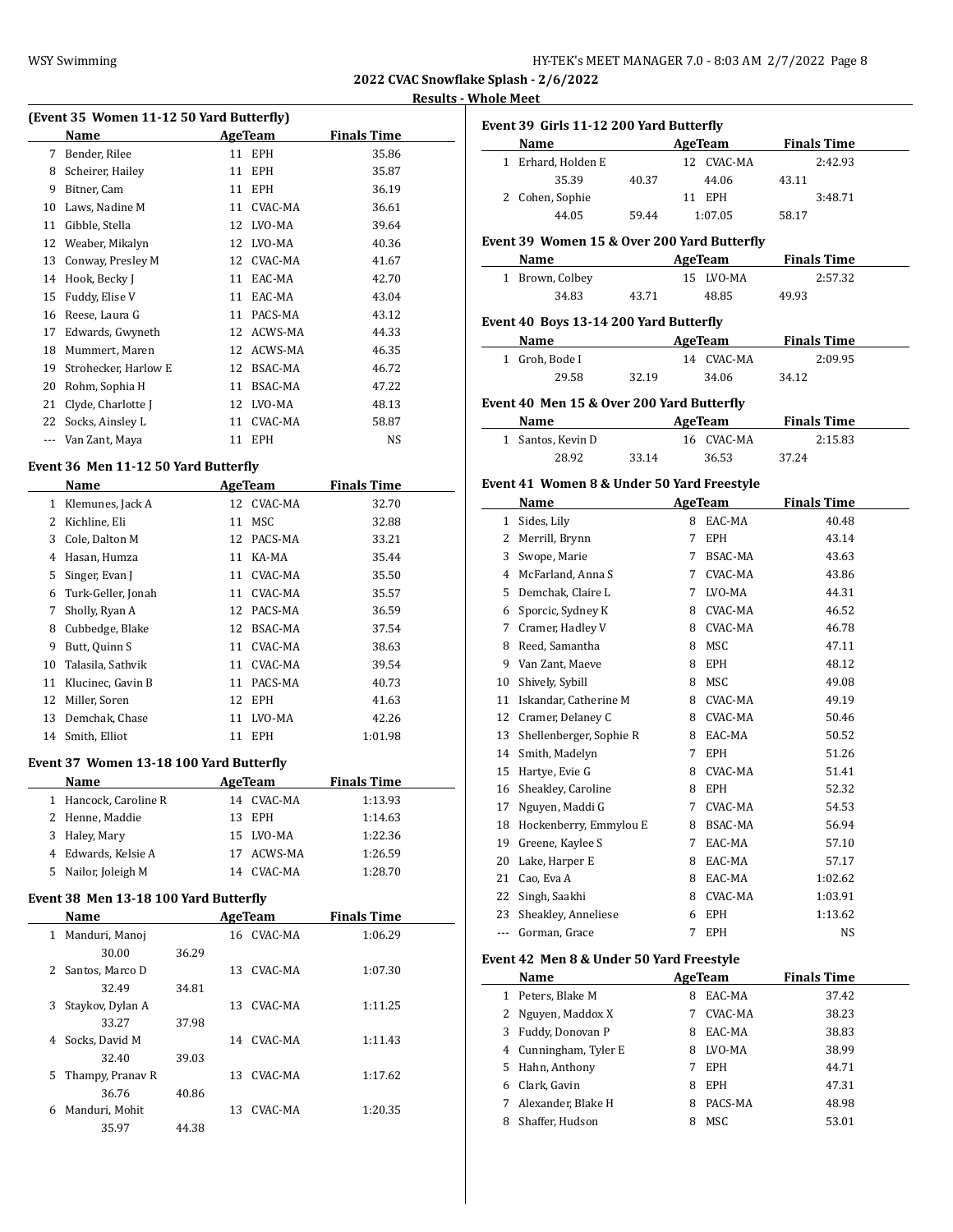$\overline{a}$ 

 $\overline{\phantom{0}}$ 

**2022 CVAC Snowflake Splash - 2/6/2022**

**Results - Whole Meet**

| (Event 42 Men 8 & Under 50 Yard Freestyle) |                      |   |                |                    |  |  |  |
|--------------------------------------------|----------------------|---|----------------|--------------------|--|--|--|
|                                            | <b>Name</b>          |   | AgeTeam        | <b>Finals Time</b> |  |  |  |
| 9                                          | Socks, Brendan A     | 8 | CVAC-MA        | 55.30              |  |  |  |
| 10                                         | Rohm, Clyde W        | 8 | BSAC-MA        | 58.97              |  |  |  |
|                                            | 11 Anderson, Henry   | 8 | MSC.           | 59.37              |  |  |  |
|                                            | 12 Singer, Aaron M   | 8 | CVAC-MA        | 1:05.43            |  |  |  |
|                                            | Best, Jacob          | 8 | <b>BSAC-MA</b> | DO.                |  |  |  |
|                                            | Pulling on lane line |   |                |                    |  |  |  |
|                                            | Chandan, Aadhya      |   | CVAC-MA        | NS                 |  |  |  |

# **Event 43 Women 9-10 100 Yard Freestyle**

|          | <b>Name</b>               |       |    | <b>AgeTeam</b> | <b>Finals Time</b> |
|----------|---------------------------|-------|----|----------------|--------------------|
|          | 1 Peters, Renée E         |       |    | 10 EAC-MA      | 1:06.47            |
|          | 31.77                     | 34.70 |    |                |                    |
| 2        | Griest, Stella            |       |    | 10 EPH         | 1:08.87            |
|          | 32.10                     | 36.77 |    |                |                    |
| 3        | Sheakley, Mary            |       |    | 10 EPH         | 1:22.41            |
|          | 38.51                     | 43.90 |    |                |                    |
| 4        | Galeano, Tatum            |       |    | 10 ACWS-MA     | 1:26.45            |
| 5        | Urey, Nora                |       | 10 | <b>MSC</b>     | 1:30.15            |
|          | 41.43                     | 48.72 |    |                |                    |
|          | 6 Verma, Sam              |       | 9  | CVAC-MA        | 1:32.74            |
|          | 44.55                     | 48.19 |    |                |                    |
| 7        | Enck, Lyla G              |       | 9  | CVAC-MA        | 1:34.24            |
|          | 43.31                     | 50.93 |    |                |                    |
|          | 8 Nguyen, Maile T         |       | 9  | CVAC-MA        | 1:38.37            |
| 9        | Carlisle, Lily M          |       | 9  | CVAC-MA        | 1:39.35            |
| 10       | Boughanmi, Israa M        |       | 9  | CVAC-MA        | 1:39.43            |
|          | 1:39.49                   |       |    |                |                    |
| 11       | Nguyen, Emily G           |       | 9  | CVAC-MA        | 1:46.84            |
|          | 50.70                     | 56.14 |    |                |                    |
|          | 12 Alexander, Anneliese A |       | 9  | PACS-MA        | 1:49.84            |
| 13       | Musser, Dannika R         |       | 9  | <b>BSAC-MA</b> | 2:12.84            |
| ---      | Webster, Maddie           |       | 10 | <b>EPH</b>     | DO.                |
|          | No touch on turn          |       |    |                |                    |
|          | 1:43.66                   |       |    |                |                    |
| $\cdots$ | Bender, Addy R            |       | 9  | <b>CVAC-MA</b> | NS                 |

# **Event 44 Men 9-10 100 Yard Freestyle**

|    | Name                 |       |    | AgeTeam        | <b>Finals Time</b> |
|----|----------------------|-------|----|----------------|--------------------|
| 1  | Nicolodi, Aeneas     |       | 10 | <b>EPH</b>     | 1:06.83            |
|    | 31.37                | 35.46 |    |                |                    |
| 2  | Sporcic, Hunter A    |       | 10 | CVAC-MA        | 1:10.27            |
|    | 32.95                | 37.32 |    |                |                    |
| 3  | Gochenour, Rylan J   |       | 10 | CVAC-MA        | 1:13.87            |
|    | 35.89                | 37.98 |    |                |                    |
| 4  | Kortze, Lincoln      |       | 10 | MSC            | 1:15.36            |
|    | 35.69                | 39.67 |    |                |                    |
| 5. | Getz, Ryder E        |       | 10 | CVAC-MA        | 1:17.52            |
|    | 37.82                | 39.70 |    |                |                    |
| 6  | Unger, Hudson G      |       | 10 | <b>BSAC-MA</b> | 1:23.48            |
| 7  | Hockenbraugh, Hunter |       | 10 | ACWS-MA        | 1:24.36            |
|    | 37.92                | 46.44 |    |                |                    |
| 8  | Barnes, Landon G     |       | 10 | CVAC-MA        | 1:24.98            |
|    | 39.65                | 45.33 |    |                |                    |
| 9  | Chandler, Calvin J   |       | 9  | EAC-MA         | 1:27.97            |
|    | 40.91                | 47.06 |    |                |                    |

| 10 | Boughanmi, Baraa M |         | 9  | CVAC-MA        | 1:31.78 |
|----|--------------------|---------|----|----------------|---------|
|    | 41.48              | 50.30   |    |                |         |
| 11 | Walsh, Austin      |         | 10 | EAC-MA         | 1:32.40 |
|    | 1:32.55            |         |    |                |         |
| 12 | Koser, Luke M      |         | 9  | <b>BSAC-MA</b> | 1:32.87 |
|    | 1:32.78            | 0.09    |    |                |         |
| 13 | Siegrist, Noah     |         | 10 | LVO-MA         | 1:34.05 |
|    | 41.68              | 52.37   |    |                |         |
| 14 | Hahn, Dominick     |         | 10 | EPH            | 1:35.95 |
|    | 47.02              | 48.93   |    |                |         |
| 15 | Hess, Richard J    |         | 9  | EAC-MA         | 1:37.24 |
|    | 42.34              | 54.90   |    |                |         |
| 16 | Roush, Barlin L    |         | 10 | CVAC-MA        | 1:42.54 |
|    | 48.64              | 53.90   |    |                |         |
| 17 | Best, Tyler        |         | 10 | BSAC-MA        | 1:58.03 |
|    | 44.28              | 1:13.75 |    |                |         |
| 18 | Guyer, Levi S      |         | 10 | BSAC-MA        | 2:25.12 |
|    | 1:07.56            | 1:17.56 |    |                |         |

# **Event 45 Women 11-12 100 Yard Freestyle**

| Name                 |       | <b>AgeTeam</b> |            | <b>Finals Time</b> |
|----------------------|-------|----------------|------------|--------------------|
| 1 Dwyer, Petra R     |       |                | 12 CVAC-MA | 1:00.08            |
| 29.00                | 31.08 |                |            |                    |
| 2 Erhard, Holden E   |       |                | 12 CVAC-MA | 1:01.11            |
| 30.14                | 30.97 |                |            |                    |
| 3 Vioral, Amaris G   |       |                | 11 BSAC-MA | 1:04.42            |
| 30.77                | 33.65 |                |            |                    |
| 4 Laws, Nadine M     |       |                | 11 CVAC-MA | 1:08.19            |
| 31.68                | 36.51 |                |            |                    |
| 5 Witmer, Maddie     |       |                | 12 EPH     | 1:09.30            |
| 33.01                | 36.29 |                |            |                    |
| 6 Lane, Sunny        |       |                | 11 ACWS-MA | 1:17.72            |
| 36.42                | 41.30 |                |            |                    |
| 7 Weaber, Mikalyn    |       |                | 12 LVO-MA  | 1:19.58            |
| 38.08                | 41.50 |                |            |                    |
| 8 Clyde, Charlotte J |       |                | 12 LVO-MA  | 1:20.65            |
| 38.47                | 42.18 |                |            |                    |
| 9 Edwards, Gwyneth   |       |                | 12 ACWS-MA | 1:22.34            |
| 41.13                | 41.21 |                |            |                    |
| 10 Sweeney, Nicole   |       |                | 12 CVAC-MA | 1:22.46            |
| 40.56                | 41.90 |                |            |                    |
| 11 Gibble, Stella    |       |                | 12 LVO-MA  | 1:22.77            |
| 37.57                | 45.20 |                |            |                    |
| 12 Fuddy, Elise V    |       |                | 11 EAC-MA  | 1:24.93            |
| 39.93                | 45.00 |                |            |                    |
| 13 Mummert, Maren    |       |                | 12 ACWS-MA | 1:27.44            |
| 41.68                | 45.76 |                |            |                    |
| Van Zant, Maya       |       |                | 11 EPH     | <b>NS</b>          |

# **Event 46 Men 11-12 100 Yard Freestyle**

| Name                 |       | AgeTeam | <b>Finals Time</b> |         |  |
|----------------------|-------|---------|--------------------|---------|--|
| 1 Johnson, Caden D   |       | 12.     | CVAC-MA            | 1:01.05 |  |
| 28.83                | 32.22 |         |                    |         |  |
| 2 Turk-Geller, Jonah |       | 11      | CVAC-MA            | 1:06.92 |  |
| 32.17                | 34.75 |         |                    |         |  |
| 3 Singer, Evan J     |       | 11      | CVAC-MA            | 1:07.18 |  |
| 32.19                | 34.99 |         |                    |         |  |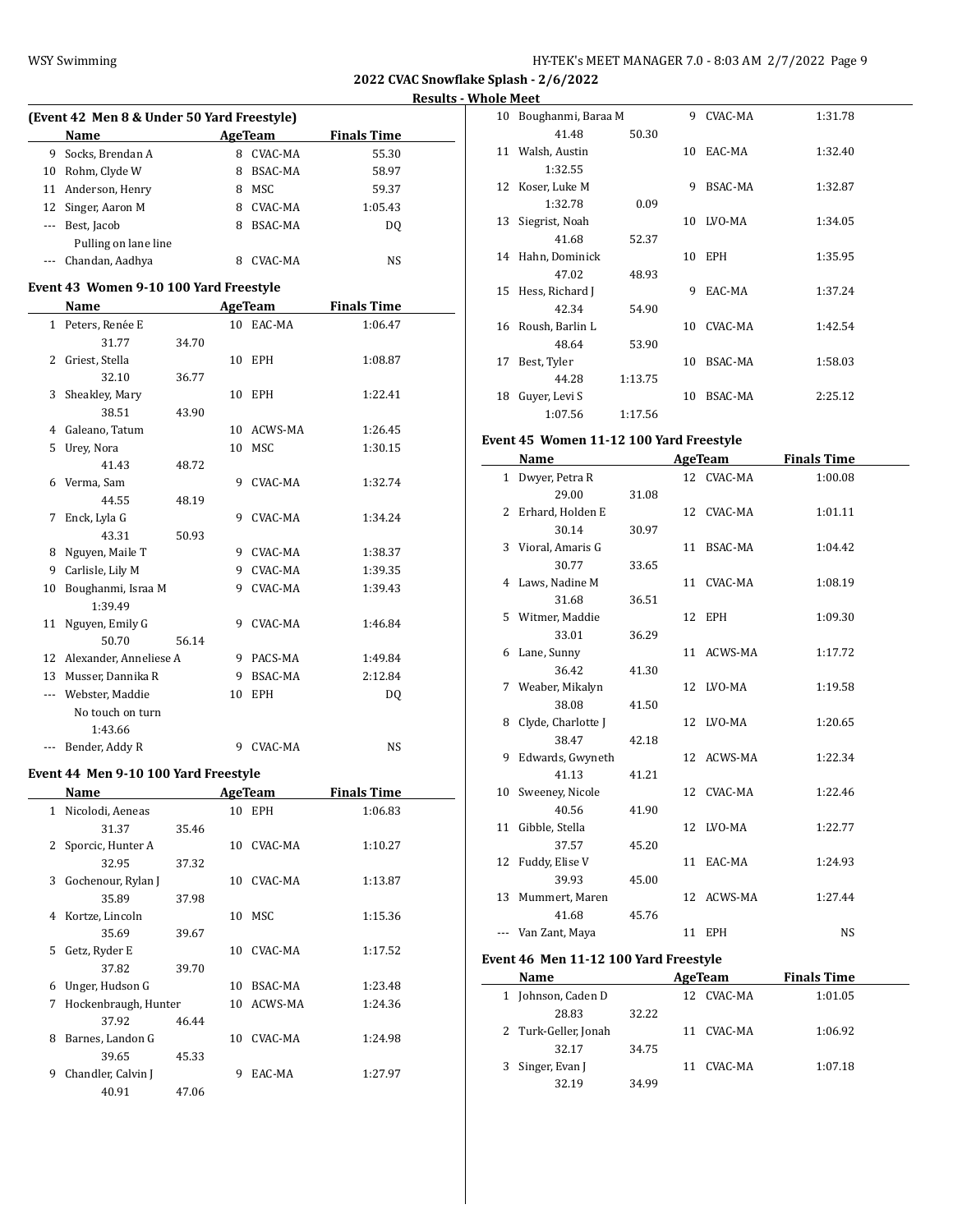| HY-TEK's MEET MANAGER 7.0 - 8:03 AM 2/7/2022 Page 10 |  |  |  |
|------------------------------------------------------|--|--|--|
|------------------------------------------------------|--|--|--|

**Results - Whole Meet**

 $\overline{\phantom{0}}$ 

| (Event 46 Men 11-12 100 Yard Freestyle) |                      |         |  |                |                    |  |
|-----------------------------------------|----------------------|---------|--|----------------|--------------------|--|
|                                         | Name                 |         |  | <b>AgeTeam</b> | <b>Finals Time</b> |  |
|                                         | 4 Cole, Dalton M     |         |  | 12 PACS-MA     | 1:07.86            |  |
|                                         | 31.47                | 36.39   |  |                |                    |  |
| 5                                       | Sholly, Ryan A       |         |  | 12 PACS-MA     | 1:10.65            |  |
|                                         | 34.25                | 36.40   |  |                |                    |  |
| 6                                       | Miller, Soren        |         |  | 12 EPH         | 1:15.33            |  |
|                                         | 35.20                | 40.13   |  |                |                    |  |
| 7                                       | Klucinec, Gavin B    |         |  | 11 PACS-MA     | 1:15.74            |  |
|                                         | 36.57                | 39.17   |  |                |                    |  |
| 8                                       | Chandler, Landon K   |         |  | 11 EAC-MA      | 1:16.40            |  |
|                                         | 35.51                | 40.89   |  |                |                    |  |
| 9                                       | Demchak, Chase       |         |  | 11 LVO-MA      | 1:16.68            |  |
|                                         | 36.78                | 39.90   |  |                |                    |  |
| 10                                      | Mayberry, Greyson D  |         |  | 11 CVAC-MA     | 1:17.62            |  |
|                                         | 37.32                | 40.30   |  |                |                    |  |
|                                         | 11 Thomas, Bryson    |         |  | 12 MSC         | 1:17.64            |  |
|                                         | 35.88                | 41.76   |  |                |                    |  |
|                                         | 12 Ochoa, Tristan N  |         |  | 12 EAC-MA      | 1:22.44            |  |
|                                         | 39.17                | 43.27   |  |                |                    |  |
|                                         | 13 Shaffer, Cody     |         |  | 11 EPH         | 1:24.37            |  |
|                                         | 39.40                | 44.97   |  |                |                    |  |
|                                         | 14 Demchak, Ethan    |         |  | 11 LVO-MA      | 1:28.62            |  |
|                                         | 42.15                | 46.47   |  |                |                    |  |
|                                         | 15 Taylor, Miles B   |         |  | 11 PACS-MA     | 1:29.77            |  |
|                                         | 41.49                | 48.28   |  |                |                    |  |
|                                         | 16 Smith, Elliot     |         |  | 11 EPH         | 1:36.43            |  |
|                                         | 43.71                | 52.72   |  |                |                    |  |
|                                         | 17 Alexander, Drew E |         |  | 12 PACS-MA     | 1:54.44            |  |
|                                         | 51.23                | 1:03.21 |  |                |                    |  |

# **Event 47 Women 13-18 100 Yard Freestyle**

| Name |                       |       | <b>AgeTeam</b> | <b>Finals Time</b> |  |
|------|-----------------------|-------|----------------|--------------------|--|
|      | 1 Hancock, Caroline R |       | 14 CVAC-MA     | 1:00.29            |  |
|      | 29.02                 | 31.27 |                |                    |  |
|      | 2 Van Zant, Melia     |       | 14 EPH         | 1:00.70            |  |
|      | 28.85                 | 31.85 |                |                    |  |
|      | 3 Henne, Maddie       |       | 13 EPH         | 1:01.14            |  |
|      | 29.30                 | 31.84 |                |                    |  |
|      | 4 Ward, Kimberly A    |       | 14 BSAC-MA     | 1:02.57            |  |
|      | 29.52                 | 33.05 |                |                    |  |
|      | 5 Brelsford, Elise M  |       | 14 PACS-MA     | 1:04.08            |  |
|      | 30.35                 | 33.73 |                |                    |  |
| 6    | Boughanmi, Tasneem M  |       | 13 CVAC-MA     | 1:08.19            |  |
|      | 32.59                 | 35.60 |                |                    |  |
| 7    | Rajput, Vedika        |       | 13 CVAC-MA     | 1:08.88            |  |
|      | 32.22                 | 36.66 |                |                    |  |
| 8    | Brown, Colbey         |       | 15 LVO-MA      | 1:10.23            |  |
| 9    | Mayberry, Hayden C    |       | 13 CVAC-MA     | 1:10.61            |  |
|      | 33.09                 | 37.52 |                |                    |  |
| 10   | Cohen, Joanna         |       | 13 EPH         | 1:10.62            |  |
|      | 33.82                 | 36.80 |                |                    |  |
|      | 11 Haley, Mary        |       | 15 LVO-MA      | 1:11.42            |  |
|      | 33.54                 | 37.88 |                |                    |  |
|      | 12 Edwards, Kelsie A  |       | 17 ACWS-MA     | 1:11.65            |  |
|      | 33.87                 | 37.78 |                |                    |  |
| 13   | Hoover, Elena M       |       | 14 CVAC-MA     | 1:13.23            |  |
|      | 35.18                 | 38.05 |                |                    |  |

| 14 | Swope, Shaylyn Z   |       |    | 14 BSAC-MA | 1:14.75 |
|----|--------------------|-------|----|------------|---------|
|    | 35.54              | 39.21 |    |            |         |
| 15 | Sweeney, Catherine |       |    | 14 CVAC-MA | 1:19.10 |
|    | 36.87              | 42.23 |    |            |         |
|    | 16 Alvarado, Mina  |       | 13 | MSC.       | 1:24.58 |
|    | 38.94              | 45.64 |    |            |         |
| 17 | Linnell, Rachel E  |       | 13 | LVO-MA     | 1:28.57 |
|    | 40.78              | 47.79 |    |            |         |
| 18 | Baum, Sarah        |       | 13 | MSC        | 1:32.17 |
|    | Griest, Izzy       |       | 14 | <b>EPH</b> | NS      |

# **Event 48 Men 13-18 100 Yard Freestyle**

|   | Name                  |       |    | AgeTeam    | <b>Finals Time</b> |
|---|-----------------------|-------|----|------------|--------------------|
|   | 1 Socks, David M      |       |    | 14 CVAC-MA | 55.13              |
|   | 26.75                 | 28.38 |    |            |                    |
| 2 | Rombauer, Marshall I  |       |    | 16 CVAC-MA | 56.02              |
|   | 27.14                 | 28.88 |    |            |                    |
| 3 | Rudy, Jake W          |       | 17 | EAC-MA     | 56.94              |
|   | 26.47                 | 30.47 |    |            |                    |
| 4 | Staykov, Dylan A      |       |    | 13 CVAC-MA | 1:00.20            |
|   | 28.77                 | 31.43 |    |            |                    |
|   | 5 Thampy, Pranav R    |       |    | 13 CVAC-MA | 1:01.71            |
|   | 29.48                 | 32.23 |    |            |                    |
|   | 6 Jackson, Nathan     |       |    | 14 ACWS-MA | 1:04.47            |
|   | 30.64                 | 33.83 |    |            |                    |
| 7 | Rosenberger, Connor S |       | 13 | PACS-MA    | 1:06.15            |
|   | 31.26                 | 34.89 |    |            |                    |
| 8 | Neiger, Jack          |       | 13 | EPH        | 1:13.74            |
|   | 35.15                 | 38.59 |    |            |                    |

# **Event 49 Women 8 & Under 100 Yard IM**

|    | Name                          |         |   | <b>AgeTeam</b> | <b>Finals Time</b> |
|----|-------------------------------|---------|---|----------------|--------------------|
| 1  | Graziano, Stacia R            |         | 8 | CVAC-MA        | 1:41.48            |
| 2  | Sides, Lily                   |         | 8 | EAC-MA         | 1:42.05            |
|    | 46.48                         | 55.57   |   |                |                    |
| 3  | Kichline, Ella                |         |   | 7 MSC          | 1:46.02            |
|    | 47.27                         | 58.75   |   |                |                    |
| 4  | Swope, Marie                  |         | 7 | BSAC-MA        | 1:53.80            |
|    | 52.22                         | 1:01.58 |   |                |                    |
| 5. | Merrill, Brynn                |         | 7 | EPH            | 1:55.77            |
|    | 54.05                         | 1:01.72 |   |                |                    |
| 6  | Demchak, Claire L             |         | 7 | LVO-MA         | 2:04.90            |
|    | 53.56                         | 1:11.34 |   |                |                    |
| 7  | Sweigart, Abigail             |         | 7 | MSC            | 2:19.07            |
|    | 1:02.76                       | 1:16.31 |   |                |                    |
| 8  | Grigor, Emma                  |         | 8 | MSC            | 2:20.84            |
|    | 1:00.77                       | 1:20.07 |   |                |                    |
| 9  | Smith, Madelyn                |         | 7 | <b>EPH</b>     | 2:27.16            |
|    | Reed, Samantha                |         | 8 | MSC            | DQ                 |
|    | Did not finish on back - back |         |   |                |                    |
|    | 1:08.26                       | 1:16.04 |   |                |                    |
|    | Cramer, Delaney C             |         | 8 | CVAC-MA        | DQ                 |
|    | Did not finish on back - back |         |   |                |                    |
|    | 1:01.37                       | 1:08.02 |   |                |                    |
|    | Sheakley, Caroline            |         | 8 | EPH            | DQ                 |
|    | One hand touch - breast       |         |   |                |                    |
|    | 59.56                         | 1:06.78 |   |                |                    |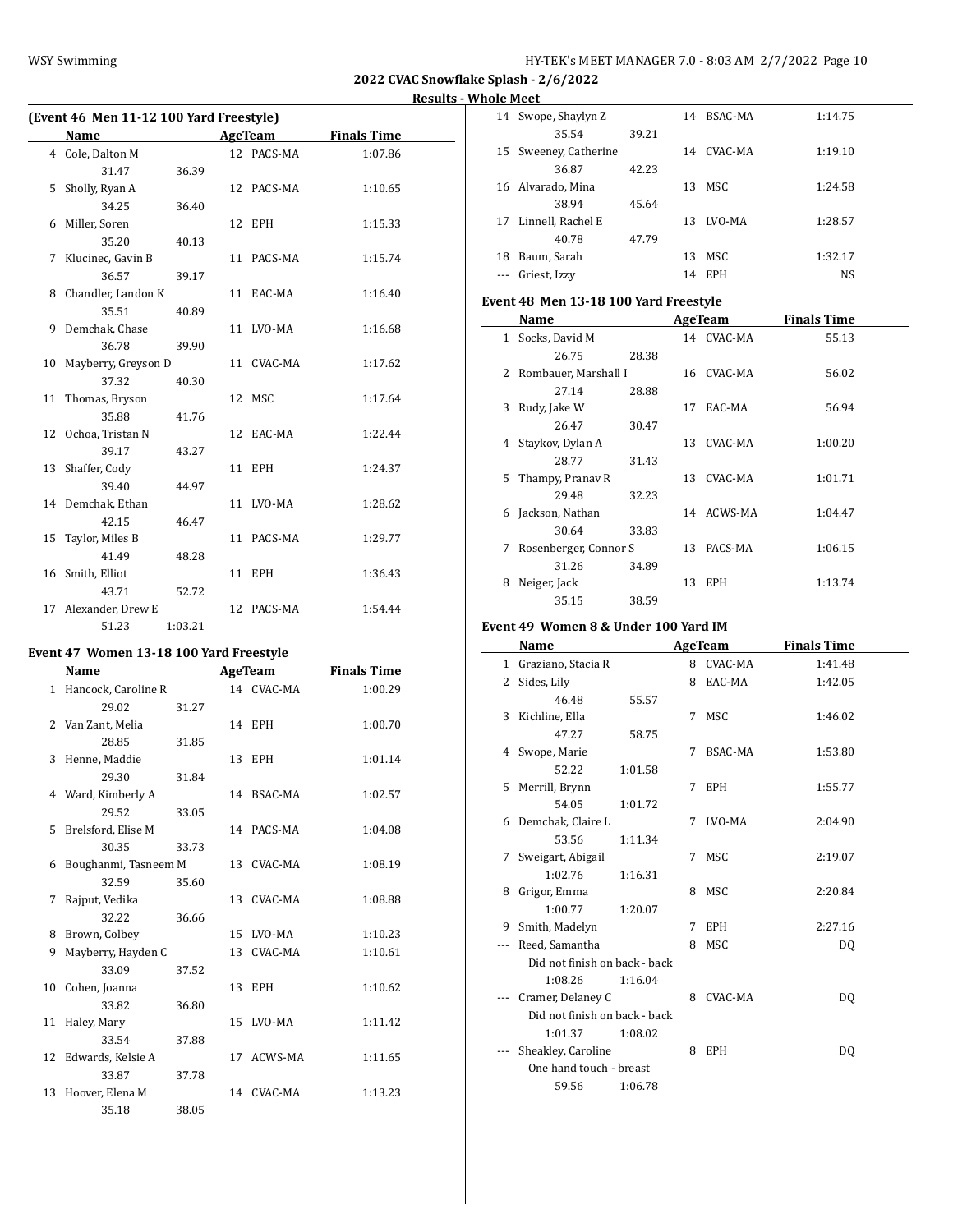**Results - Whole Meet**

| (Event 49 Women 8 & Under 100 Yard IM) |                                                         |         |   |         |                    |  |  |
|----------------------------------------|---------------------------------------------------------|---------|---|---------|--------------------|--|--|
|                                        | Name                                                    |         |   | AgeTeam | <b>Finals Time</b> |  |  |
|                                        | --- Cramer, Hadley V                                    |         | 8 | CVAC-MA | DO.                |  |  |
|                                        | Did not finish on back - back                           |         |   |         |                    |  |  |
|                                        | 57.91                                                   | 1:02.79 |   |         |                    |  |  |
| Event 50 Men 8 & Under 100 Yard IM     |                                                         |         |   |         |                    |  |  |
|                                        | Name                                                    |         |   | AgeTeam | <b>Finals Time</b> |  |  |
|                                        | Fuddy, Donovan P                                        |         | 8 | EAC-MA  | DO.                |  |  |
|                                        | Hands brought beyond the hipline during stroke - breast |         |   |         |                    |  |  |
|                                        | 52.90                                                   | 54.88   |   |         |                    |  |  |
|                                        | Boughanmi, Yousef M                                     |         | 7 | CVAC-MA | DO.                |  |  |
|                                        | Alternating Kick - breast                               |         |   |         |                    |  |  |
|                                        | Cunningham. Tyler E                                     |         | 8 | LVO-MA  | D0                 |  |  |

| --- Cunningham, Tyler E       | LVO-MA<br>8  | DΟ  |
|-------------------------------|--------------|-----|
| Did not finish on back - back |              |     |
| --- Rohm, Clyde W             | BSAC-MA<br>8 | DO  |
| Did not finish on back - back |              |     |
| 1:23.45<br>1:19.51            |              |     |
| --- Nguyen, Maddox X          | CVAC-MA      | DO. |
| One hand touch - breast       |              |     |

# **Event 51 Women 9-10 100 Yard IM**

| Name |                     | <b>AgeTeam</b> |    |                | <b>Finals Time</b> |
|------|---------------------|----------------|----|----------------|--------------------|
|      | 1 Buhrman, Ava L    |                |    | 10 CVAC-MA     | 1:10.64            |
|      | 31.63               | 39.01          |    |                |                    |
| 2    | Musser, Evie        |                |    | 10 EPH         | 1:27.52            |
|      | 37.56               | 49.96          |    |                |                    |
| 3    | Hughes, Lexi R      |                |    | 10 PACS-MA     | 1:29.32            |
| 4    | Sheakley, Mary      |                | 10 | <b>EPH</b>     | 1:33.13            |
| 5.   | Cole, Tynley M      |                | 9  | PACS-MA        | 1:33.60            |
|      | 41.99               | 51.61          |    |                |                    |
|      | 6 Greene, Layla F   |                | 9  | EAC-MA         | 1:34.85            |
|      | 44.64               | 50.21          |    |                |                    |
| 7    | Smith, Morgan       |                | 9  | <b>EPH</b>     | 1:39.39            |
|      | 42.20               | 57.19          |    |                |                    |
| 8.   | Sadler, Mia E       |                | 9  | CVAC-MA        | 1:43.41            |
|      | 41.99               | 1:01.42        |    |                |                    |
| 9    | Enck, Lyla G        |                | 9  | CVAC-MA        | 1:46.26            |
|      | 48.37               | 57.89          |    |                |                    |
| 10   | Urev, Nora          |                | 10 | MSC.           | 1:46.39            |
| 11   | Verma, Sam          |                | 9  | CVAC-MA        | 1:48.80            |
|      | 50.50               | 58.30          |    |                |                    |
| 12   | Nguyen, Maile T     |                | 9  | CVAC-MA        | 1:53.99            |
|      | 50.51               | 1:03.48        |    |                |                    |
| 13   | Nguyen, Emily G     |                | 9  | CVAC-MA        | 2:02.25            |
|      | 56.78               | 1:05.47        |    |                |                    |
|      | 14 Carlisle, Lily M |                | 9  | CVAC-MA        | 2:10.16            |
| 15   | Musser, Dannika R   |                | 9  | <b>BSAC-MA</b> | 2:27.68            |
|      | 1:12.83             | 1:14.85        |    |                |                    |

# **Event 52 Men 9-10 100 Yard IM**

| <b>Name</b> |  |                        |       |    | AgeTeam | <b>Finals Time</b> |  |  |
|-------------|--|------------------------|-------|----|---------|--------------------|--|--|
|             |  | 1 Appleby, Colton I    |       | 10 | EAC-MA  | 1:24.98            |  |  |
|             |  | 37.41                  | 47.57 |    |         |                    |  |  |
|             |  | 2 Grissinger, Jasper A |       |    | PACS-MA | 1:25.54            |  |  |
|             |  | 57.91                  | 27.63 |    |         |                    |  |  |
|             |  | 3 Gochenour, Rylan J   |       | 10 | CVAC-MA | 1:33.26            |  |  |
|             |  | 40.89                  | 52.37 |    |         |                    |  |  |

|       | エレ いエししし               |         |    |         |         |  |
|-------|------------------------|---------|----|---------|---------|--|
| 4     | Barnes, Landon G       |         | 10 | CVAC-MA | 1:36.72 |  |
|       | 44.82                  | 51.90   |    |         |         |  |
| 5     | Weaber, Zachary        |         | 10 | LVO-MA  | 1:41.53 |  |
|       | 45.98                  | 55.55   |    |         |         |  |
|       | Neiger, Silas          |         | 10 | EPH     | DO.     |  |
|       | Scissors kick - breast |         |    |         |         |  |
|       | 48.87                  | 1:01.21 |    |         |         |  |
| $---$ | Unger, Hudson G        |         | 10 | BSAC-MA | DO.     |  |
|       | One hand touch - fly   |         |    |         |         |  |
|       | 52.94                  | 51.72   |    |         |         |  |

# **Event 53 Women 11-18 100 Yard IM**

|              | <u>Name</u>          |       |    | <b>AgeTeam</b> | <b>Finals Time</b> |  |
|--------------|----------------------|-------|----|----------------|--------------------|--|
| $\mathbf{1}$ | Van Zant, Melia      |       | 14 | <b>EPH</b>     | 1:12.20            |  |
|              | 33.62                | 38.58 |    |                |                    |  |
| 2            | Mitchell, Noryan     |       | 16 | LVO-MA         | 1:15.25            |  |
|              | 34.58                | 40.67 |    |                |                    |  |
|              | 3 Adams, Charleigh   |       |    | 12 MSC         | 1:15.35            |  |
|              | 33.86                | 41.49 |    |                |                    |  |
| 4            | Vioral, Amaris G     |       | 11 | BSAC-MA        | 1:18.39            |  |
|              | 33.54                | 44.85 |    |                |                    |  |
| 5            | Nailor, Joleigh M    |       |    | 14 CVAC-MA     | 1:19.18            |  |
|              | 35.99                | 43.19 |    |                |                    |  |
| 6            | Burke, Leah M        |       |    | 14 PACS-MA     | 1:20.21            |  |
|              | 37.36                | 42.85 |    |                |                    |  |
| 7            | Hahn, Sophia         |       | 12 | EPH            | 1:20.22            |  |
|              | 34.41                | 45.81 |    |                |                    |  |
| 8            | Boughanmi, Tasneem M |       |    | 13 CVAC-MA     | 1:20.54            |  |
|              | 35.80                | 44.74 |    |                |                    |  |
| 9            | Rajput, Vedika       |       |    | 13 CVAC-MA     | 1:20.98            |  |
|              | 38.30                | 42.68 |    |                |                    |  |
| 10           | Brown, Colbey        |       | 15 | LVO-MA         | 1:21.18            |  |
|              | 37.07                | 44.11 |    |                |                    |  |
| 11           | Kent, Riley H        |       |    | 12 PACS-MA     | 1:21.92            |  |
|              | 36.47                | 45.45 |    |                |                    |  |
| 12           | Hoover, Elena M      |       |    | 14 CVAC-MA     | 1:22.17            |  |
|              | 38.79                | 43.38 |    |                |                    |  |
| 13           | Scheirer, Hailey     |       | 11 | <b>EPH</b>     | 1:22.58            |  |
|              | 38.03                | 44.55 |    |                |                    |  |
|              | 14 Bitner, Cam       |       |    | 11 EPH         | 1:23.50            |  |
|              | 38.07                | 45.43 |    |                |                    |  |
| 15           | Bender, Rilee        |       | 11 | <b>EPH</b>     | 1:23.64            |  |
|              | 37.09                | 46.55 |    |                |                    |  |
| 16           | Grissinger, Bailey P |       | 12 | PACS-MA        | 1:25.56            |  |
|              | 43.29                | 42.27 |    |                |                    |  |
| 17           | Cohen, Sophie        |       | 11 | EPH            | 1:26.88            |  |
|              | 41.45                | 45.43 |    |                |                    |  |
| 18           | Cohen, Joanna        |       | 13 | EPH            | 1:27.34            |  |
|              | 38.05                | 49.29 |    |                |                    |  |
| 19           | Reese, Laura G       |       | 11 | PACS-MA        | 1:27.77            |  |
|              | 41.12                | 46.65 |    |                |                    |  |
| 20           | Hook, Becky J        |       | 11 | EAC-MA         | 1:28.39            |  |
|              | 41.82                | 46.57 |    |                |                    |  |
| 21           | Gibble, Stella       |       |    | 12 LVO-MA      | 1:29.07            |  |
|              | 39.73                | 49.34 |    |                |                    |  |
| 22           | Lane, Sunny          |       | 11 | ACWS-MA        | 1:29.36            |  |
| 23           | Swope, Shaylyn Z     |       | 14 | BSAC-MA        | 1:31.74            |  |
|              | 42.45                | 49.29 |    |                |                    |  |